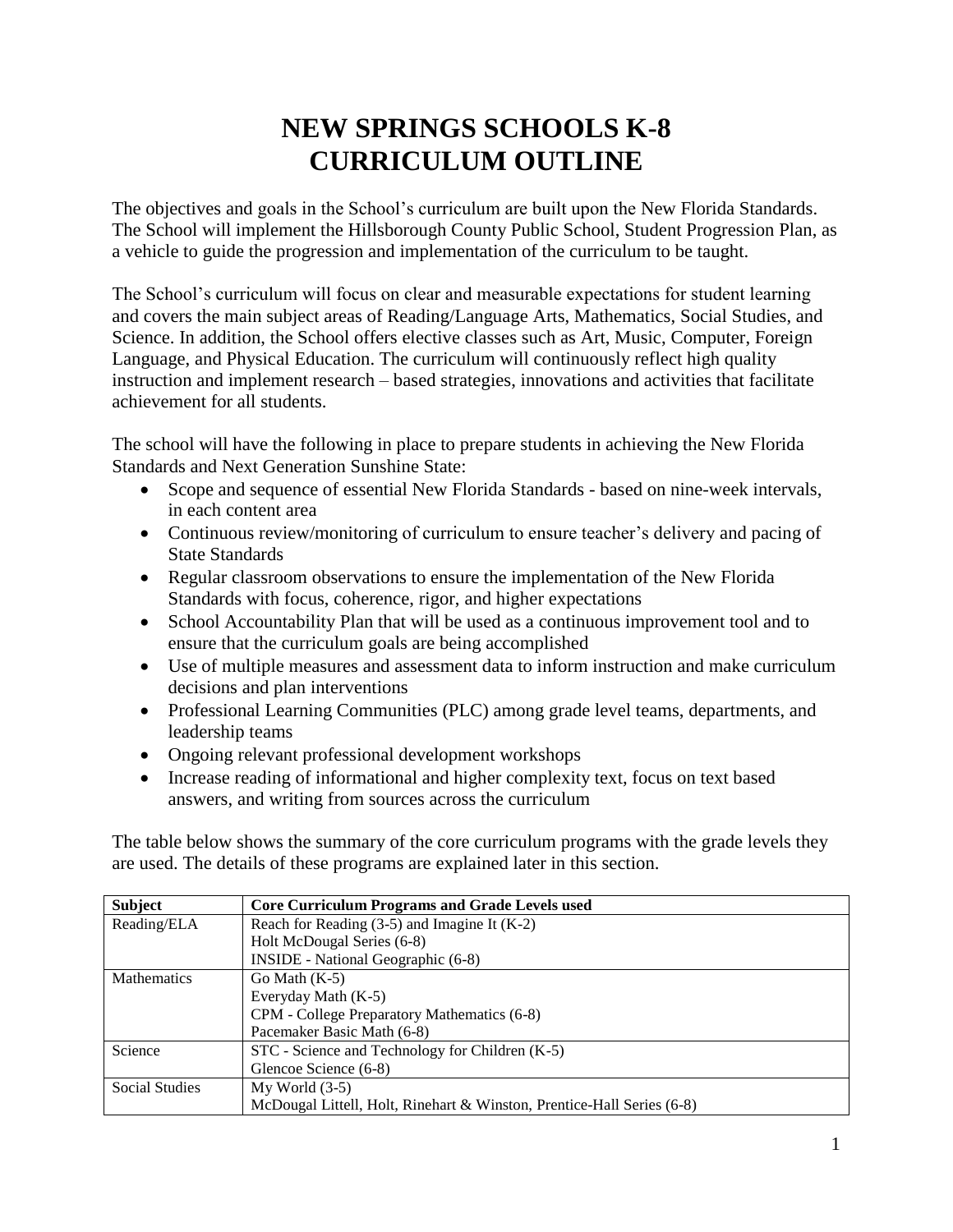#### ELEMENTARY SCHOOL CURRICULUM

#### **Elementary English Language Arts**

The goal of the LAFS aligned ELA curriculum is to increase rigor in core and intervention instruction and improve student proficiency on grade level outcomes & graduate all students ready for middle-high school and college and career in the long run. In return, students will be able to build knowledge through content-rich text, to use evidence in reading, writing & speaking, and to practice complex text and academic language. The School will use research based Imagine it and Reach for Reading as the Elementary Comprehensive Core Reading and English Language Arts program. The School's text selection may be modified as per the Sponsor's text adoption and modification to the Comprehensive Core Reading Program (CCRP) throughout the duration of the charter. The CCRP correlates to all LAFS. The CCRP is the tool used to provide initial and differentiated instruction and is used to expose and instruct students on grade level.

All students will participate in a daily, 90-minute block of uninterrupted reading instruction following the high quality, explicit, and systematic initial instruction in the Imagine it and Reach for Reading. The School will utilize computer assisted intervention programs such as Study Island.

The CCRP provides explicit lessons for whole group instruction that includes introduction of skills, modeling, teaching, independent and guided application, and review of skills and concepts. Techniques such as modeling, previewing and predicting, visualizing, summarizing, and direct instruction in strategic reading are embedded throughout the program. The Comprehensive Core Reading Program (CCRP) provides guidance to teachers in delivering differentiated instruction for diverse learners within the reading block. The program contains integral instructional sequences coordinated by strand of instruction and are carefully planned to move from cognitively simple skills to more complex skills. Daily lessons for small group differentiated instruction revolve around using leveled materials to provide numerous practice opportunities for mastery of skills and strategies.

Activities are organized to meet the needs of on-level learners, advanced learners, below-level learners, and English-language learners. The program integrates a scope and sequence within the daily lesson plans that affords teachers guidance in delivering strategy and skill instruction based on student needs. Aligned instructional materials, such as decodable books and leveled books, are used for individual and group practice opportunities. A variety of assessment opportunities, both informal and formal, are included in the comprehensive core reading program and are used regularly to monitor students' progress and match students with appropriately leveled text.

As part of universal instruction, all students will be provided a daily, 90-minute block of uninterrupted reading instruction following the high quality, explicit, and systematic initial instruction of the Imagine it and Reach for Reading Comprehensive Core Reading Program (CCRP). Below is an example of 90 minute Reading Block with Additional Time for Immediate Intensive Intervention (iii):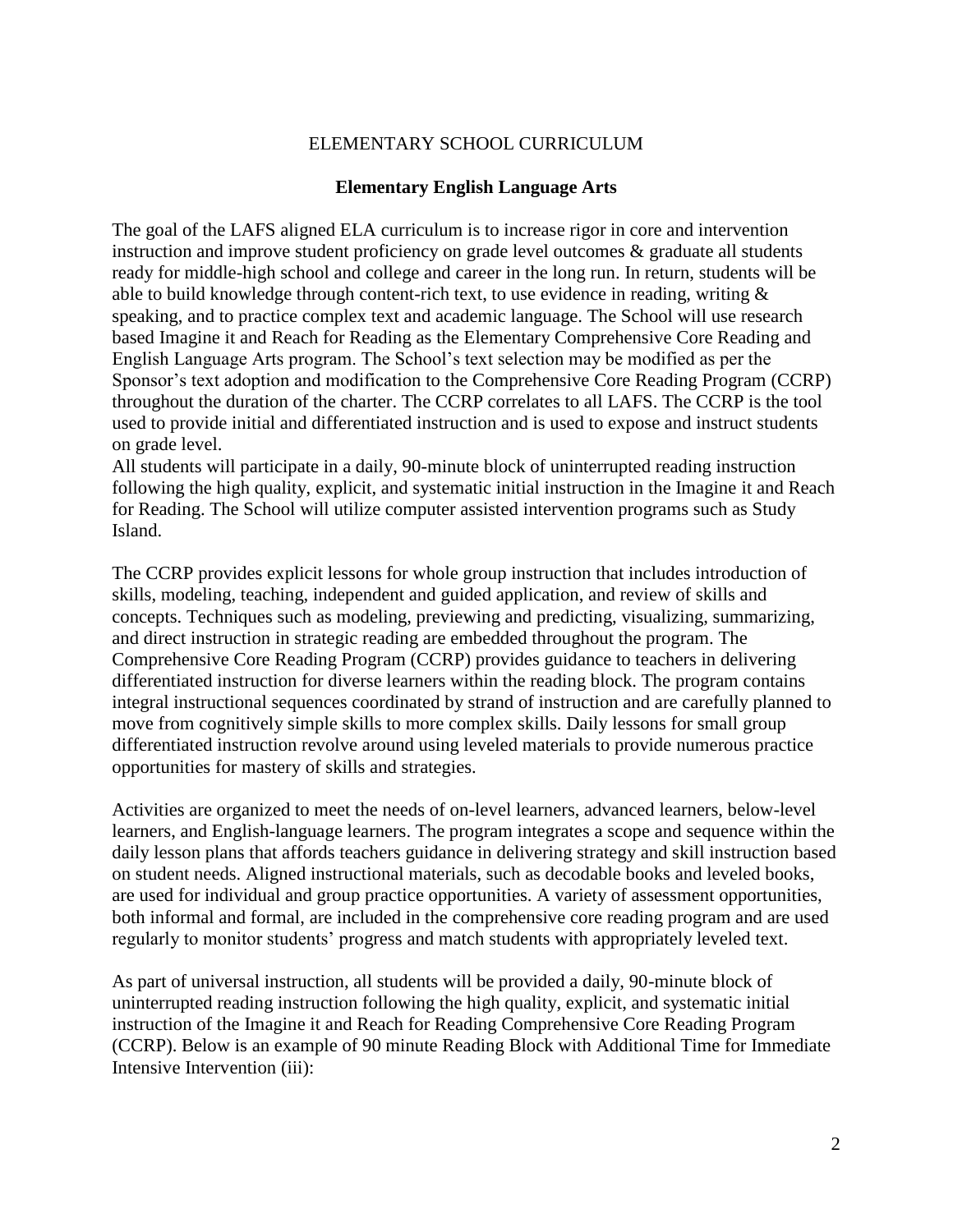*\* This sample class has four small flexible groups that are formed based upon broad screen/progress monitoring and on-going progress monitoring assessment results. The teacher meets with two groups daily during sessions 1 and 2. While working with groups 3 and 4 on a rotating basis, group 3 receiving small group instruction 3 days per week, and group 4 receiving small group instruction 2 days per week. When students are not at the teacher-led station receiving explicit instruction, students will be working in small groups at literacy centers/stations reinforcing skills taught during whole group/teacher-led small group.*

Imagine it and Reach for Reading programs are an explicit, systematic, and include interactive instructional design focused on the six essential elements of reading instruction (phonemic awareness, phonics, fluency, vocabulary, oral language, and comprehension). The six elements of reading instruction includes:

#### **Phonemic Awareness**

Phonemic awareness, or manipulating phonemes in words, is a necessary prerequisite for successful phonics instruction and learning the decoding process. In an extensive meta-analysis of 52 studies, the National Reading Panel (2000) determined that teaching children phonemic awareness was highly effective under a variety of teaching conditions, grades, and age levels, significantly improving reading more than instruction that lacked explicit lessons in PA. Phonemic Awareness instruction in both Imagine it and Reach for Reading programs is based on this research and supports following attainment of beginning levels of understanding and skill that is driven primarily by instruction and practice in the use of phonemic decoding strategies in reading.

#### **Phonics**

Phonics instruction focuses on the acquisition of letter-sound correspondences and their use in reading and spelling. In both imagine it and Reach for Reading programs, phonics is taught sequentially and cumulatively with multiple opportunities for applying the skills into decodable text. The programs include daily lessons to ensure that students are explicitly taught the process of blending individual sounds into words.

## **Fluency**

Fluency in reading is the ability to read text accurately and with proper expression at an appropriate speed. According the National Reading Panel (2000), fluency is one of several critical factors necessary for reading comprehension. "If text is read in a laborious and inefficient manner, it will be difficult for the child to remember what has been read and to relate the ideas expressed in the text to his or her background knowledge." The ability to process text accurately and effortlessly includes blending words together quickly and instantaneous recognition of highfrequency words. Fluent reading develops over time, starting in kindergarten and first grade with lessons on phonemic awareness, phonics, and automaticity of word recognition. Lessons on these key components of fluency are included in both Imagine it and Reach for Reading programs, along with daily opportunities for teachers to model fluent reading through read alouds, demonstrations, shared reading, and modeled strategies.

#### **Vocabulary**

Lessons on word meaning, strategies for making vocabulary connections, and the link between vocabulary and comprehension are embedded into each daily reading lesson and all parts of the 90-minute reading block. According to Donald Bear (2005), research supports explicit and systematic vocabulary instruction involving active study of words before, during, and after reading text. Both imagine it and Reach for Reading provide daily opportunities for students to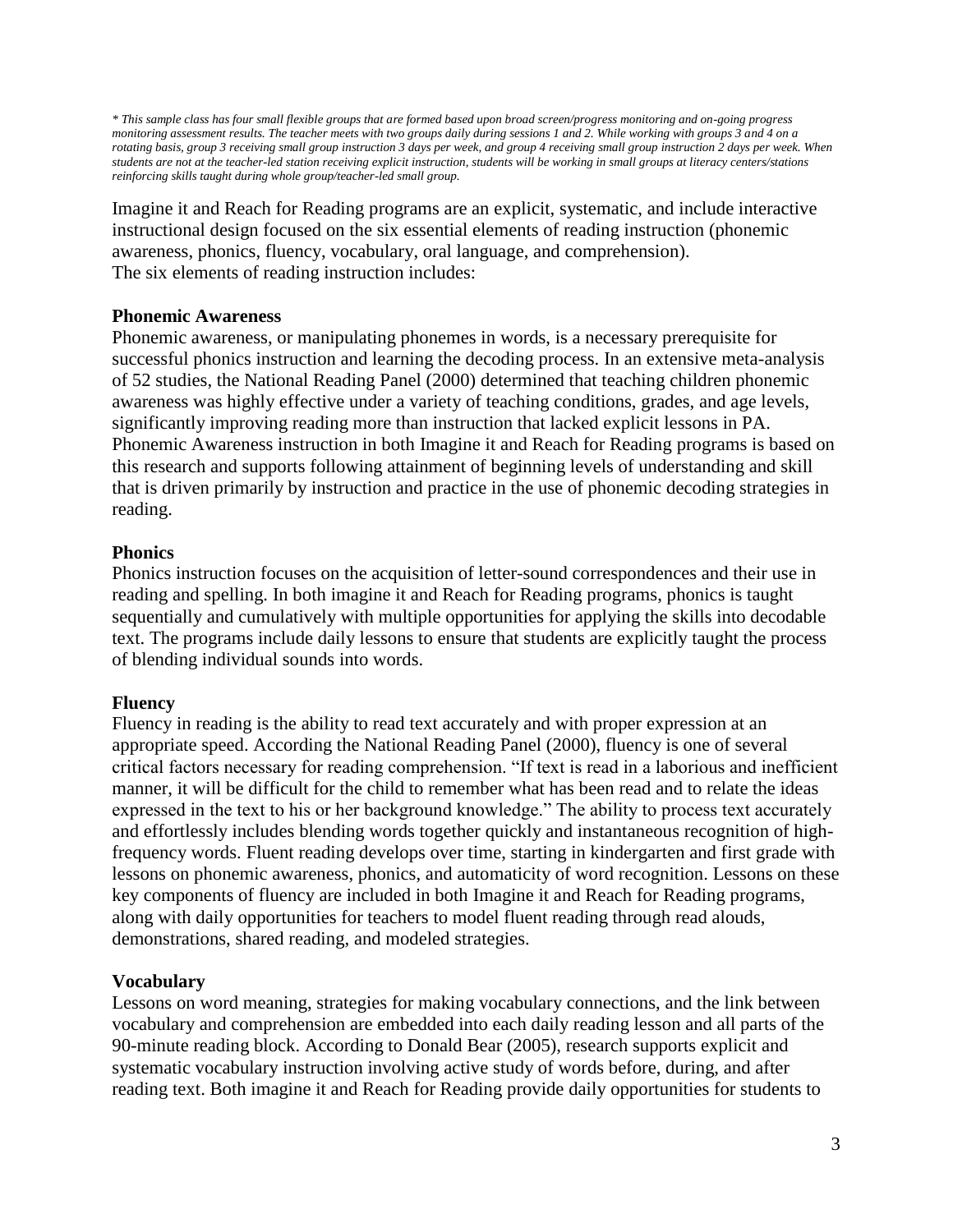learn vocabulary through extensive reading in rich contexts, oral language development, multiple encounters with words, and direct teaching of key ideas, concepts, and connections to other words.

# **Oral Language**

Oral language is an important link in the process of children's learning and thinking development, providing a foundation for the development of other language-based skills, including reading and writing. It is through speech that children learn to organize their thinking and focus their ideas (Lyle, 1993). A variety of oral language based activities are incorporated throughout both core programs, including partner pair, guided practice, summarizing and retelling, picture chats, and weekly "Talk About It" lessons. These activities build children's vocabulary, increase communication skills, and foster connections with language in print form.

## **Comprehension**

Comprehension is the key element in reading. It includes making sense of words, connecting ideas between text and prior knowledge, and constructing and organizing meaning from print. Readers must be able to understand the meaning of the literal words read and create a broader understanding of the meaning implied from the text (Kintsch, 1998). The process of comprehension is strategic and interactive, involving the ability to apply, synthesize, and interact with what is being read (Adams, 1998; Harvey & Goudvis, 2000; Moats, 2000). The National Reading Panel (2000) identified strategies that have been shown to have a firm scientific basis for improving reading comprehension, including monitoring comprehension, using graphic organizers, answering questions, generating questions, recognizing text structures, and summarizing. Both comprehensive core programs feature systematic and explicit comprehension instruction using these strategies. The instruction builds prior background knowledge, and applies metacognitive skills and multi-level questioning to help students maintain comprehension that supports the promotion of higher-level thinking. Direct comprehension instruction is provided through explicit explanations of strategies, teacher modeling, and guided practice. Students are given multiple opportunities to apply these strategies through scaffold teacher support with leveled text during small group instruction and independent reading.

Supplemental resources will be used to differentiate instruction for all students (Tiers I, II, and III). When data shows that students need additional explicit and intensive instruction in one specific component of reading (i.e., oral language, phonemic awareness, phonics, fluency, vocabulary, or comprehension) supplemental resources can be used as an extension beyond the universal Tier I initial instruction of a Comprehensive Core Reading Program (CCRP) for all students. As part of Tier II (strategic) or III (intensive) intervention instruction, Supplemental Intervention Reading Programs (SIRP) are implemented to provide targeted intervention support to meet the specific differentiated needs of struggling readers. The School will also use supplemental programs such as Study Island, Accelerated Reader (AR) as to meet studentlearning needs in specific areas. Details will be provided in the School's Reading curriculum section below.

Students will progress through a reading curriculum that emphasizes phonemic awareness and decoding skills in its early stages and builds towards the ability to read, comprehend, and interpret prose and poetry of different genres. The curriculum will guide students through basic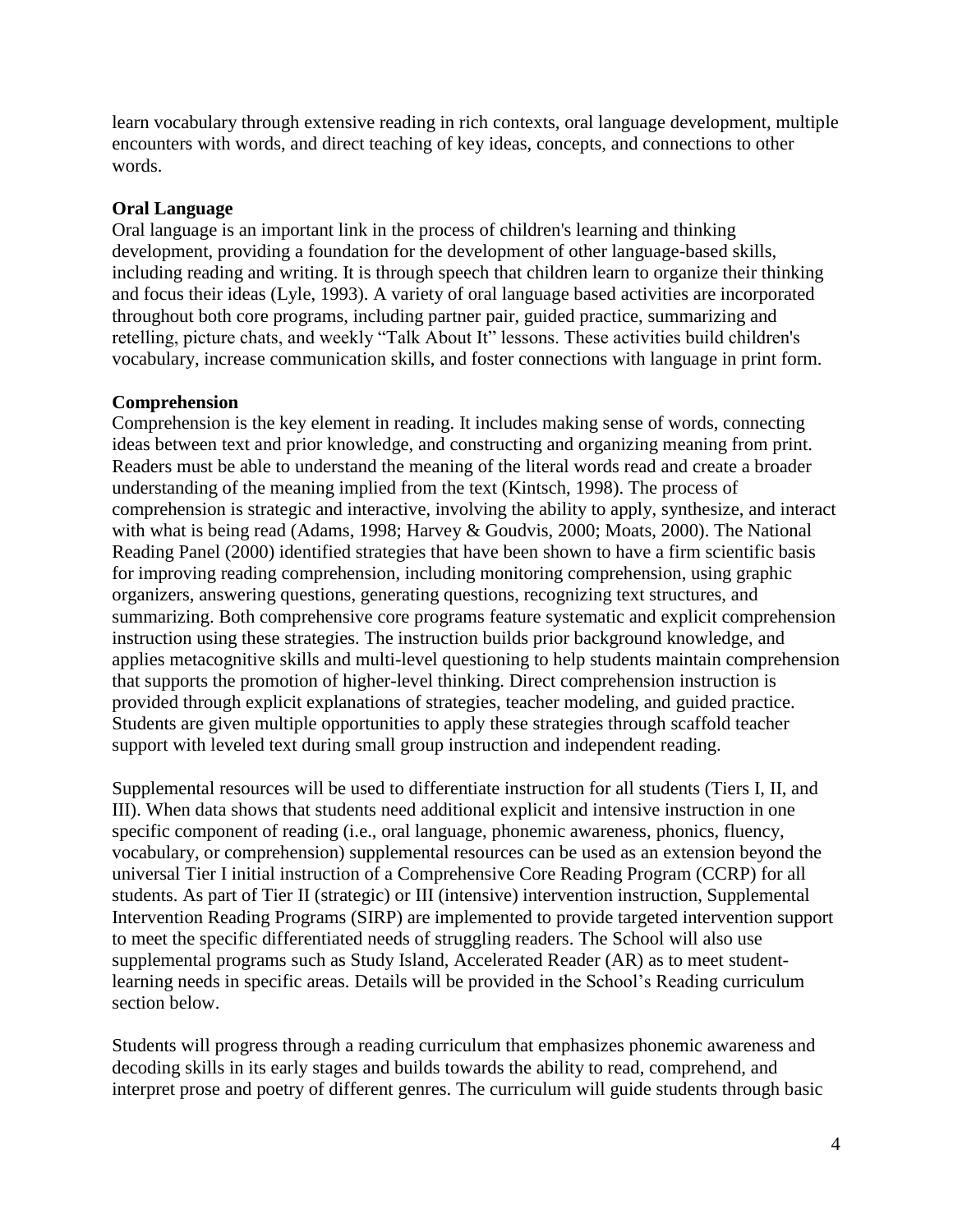phonics skills starting with identification of syllables and phonemes, blending, and decoding to the ability to sound out unfamiliar multisyllabic words to recognition of irregularly spelled words and fluent reading and strong comprehension skills. Acquisition of an extensive and advanced vocabulary will be emphasized at every level.

Students will have regular and frequent lessons and practice in the writing of Standard English. Lessons will develop mastery of the principles and applications of correct grammar - including knowledge of the parts of speech, punctuation, spelling, sentence structure, and paragraph structure, with ample opportunity to practice and reinforce writing skills in compositions and essays and to develop both writing style and creativity through the writing of poetry and prose.

#### Reach for Reading

Reach for Reading is a K-6 reading and language arts program built to meet the demands of the Common Core State Standards. It includes explicit and systematic whole and small group instruction at all grades with engaging reading resources including authentic leveled libraries, motivating main selections, and relevant, meaningful practice.

Reach for Reading is built around unit themes and Big Ideas with each unit focusing on either a science or social studies topic. Teachers will teach reading strategies and provide students with strategies to access complex text through content-based selections, including National Geographic exclusives.

Reach for Reading is also structured and flexible to adapt to the needs of individual classrooms and teaching philosophies. With Reach for Reading students will increase comprehension, fluency and knowledge through high-interest, age appropriate National Geographic texts, videos, and images. All resources are also available through an interactive digital platform, myNGconnect that includes eEditions, recording options for fluency, customizable lesson plans, eAssessment, and more.

## **Elementary Mathematics**

Math Curriculum incorporates New Florida Standards. The incorporation of New Florida Standards has necessitated an instructional shift that would require Focus, Coherence and Rigor. By focusing strongly where the standards focus, teachers will significantly narrow the scope of content, deepen how time and energy is spent in the math classroom and focus deeply only on what is emphasized in the standards, so that students gain strong foundations. The coherent math curriculum will require teachers to think across grades and link to major topics within grades. They will carefully connect the teaching within and across grades so that students can build new understanding onto foundations built in previous years. They will also begin to count on solid conceptual understanding of core content and build on it since each standard is not a new event, but an extension of previous learning. Students will experience rigorous learning experience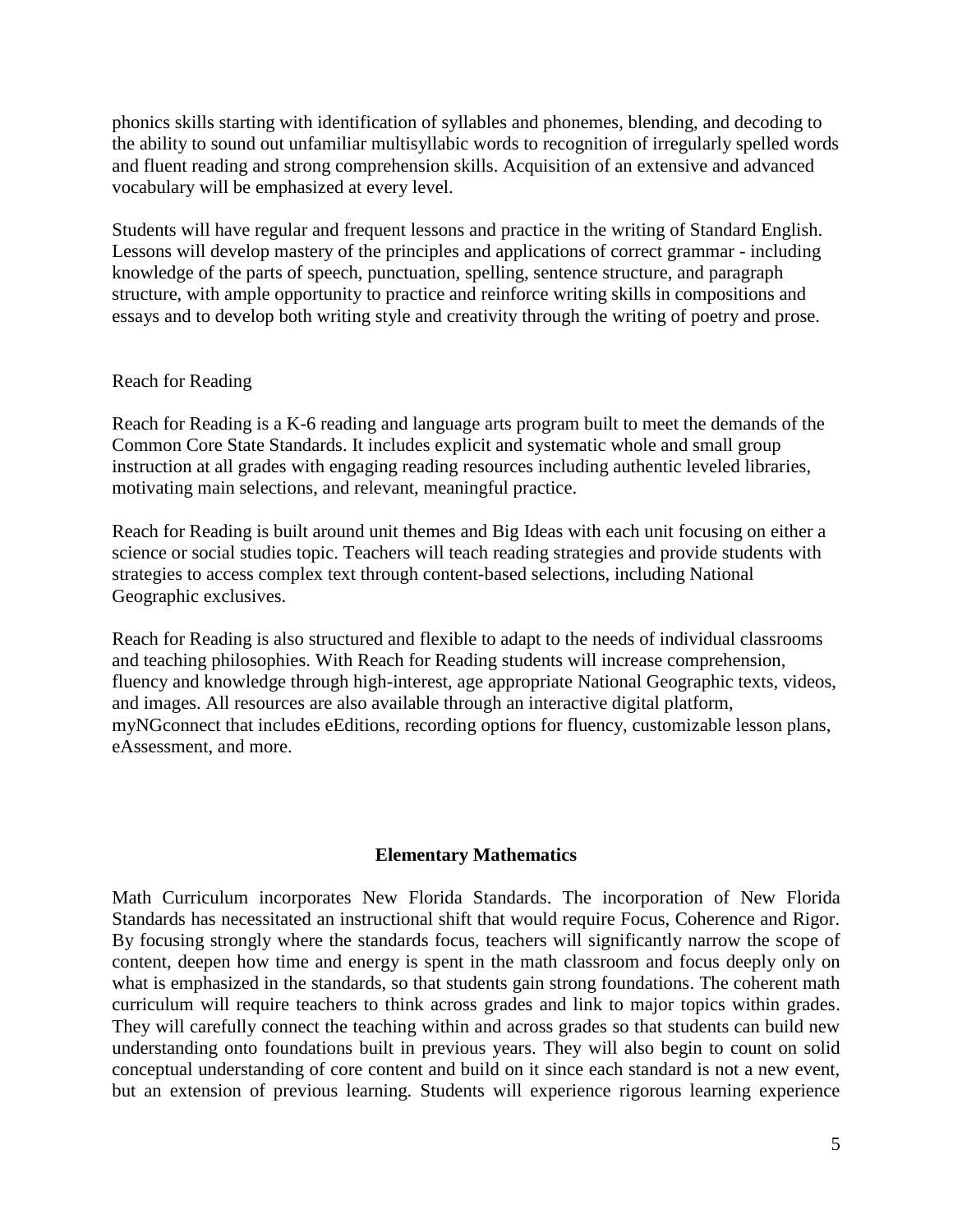where intensity will be equal in solid conceptual understanding, procedural skill/fluency, and application of skills in problem solving situations.

Teachers will

- teach more than "how to get the answer" and instead support students' ability to access concepts from a number of perspectives
- educate students to see math as more than a set of mnemonics or discrete procedures
- support fluency and application by focusing on conceptual understanding
- structure class time and/or homework time for students to practice core functions such as single-digit sums or multiplication so that they are more able to understand and manipulate more complex concepts and have students gain speed and accuracy in calculation
- teach students how to use appropriate concepts and procedures for application even when not prompted to do so
- provide opportunities at all grade levels for students to apply math concepts in "real world" situations, recognizing this means different things in K-5, 6-8, and HS

The mathematics curriculum will be integrated throughout the entire NSS curriculum to the greatest extent possible. Teachers in content areas outside of math, particularly science, ensure that students are using grade-level-appropriate math to make meaning of and access science content.

The incorporation of the New Florida Standards will help develop Mathematical Expertise through the standards for Mathematical practices that are listed below:

- 1. Make sense of problems and persevere in solving them
- 2. Reason abstractly and quantitatively
- 3. Construct viable arguments and critique the reasoning of others
- 4. Model with mathematics
- 5. Use appropriate tools strategically
- 6. Attend to precision
- 7. Look for and make use of structure
- 8. Look for and express regularity in repeated reasoning

Accepted as a philosophy that "all children can learn," NSS will not track students into large groups, but will instead provide individualized tutoring, small group work in centers and extra practices for those students who need more time to master complex concepts.

Students will have extensive experience in making data, tables, graphs, and geometric sketches and will be able to use them to clearly describe a wide variety of patterns and relationships. Students will examine the limitations of mathematical models in describing and predicting events in the real world. They will be encouraged to state their own criteria for what is a satisfactory result and to discuss their judgments in terms of their purpose.

Students will be able to understand the mathematical significance of the arithmetic and algorithmic operations that they perform. By focusing on the 'why' behind the algorithmic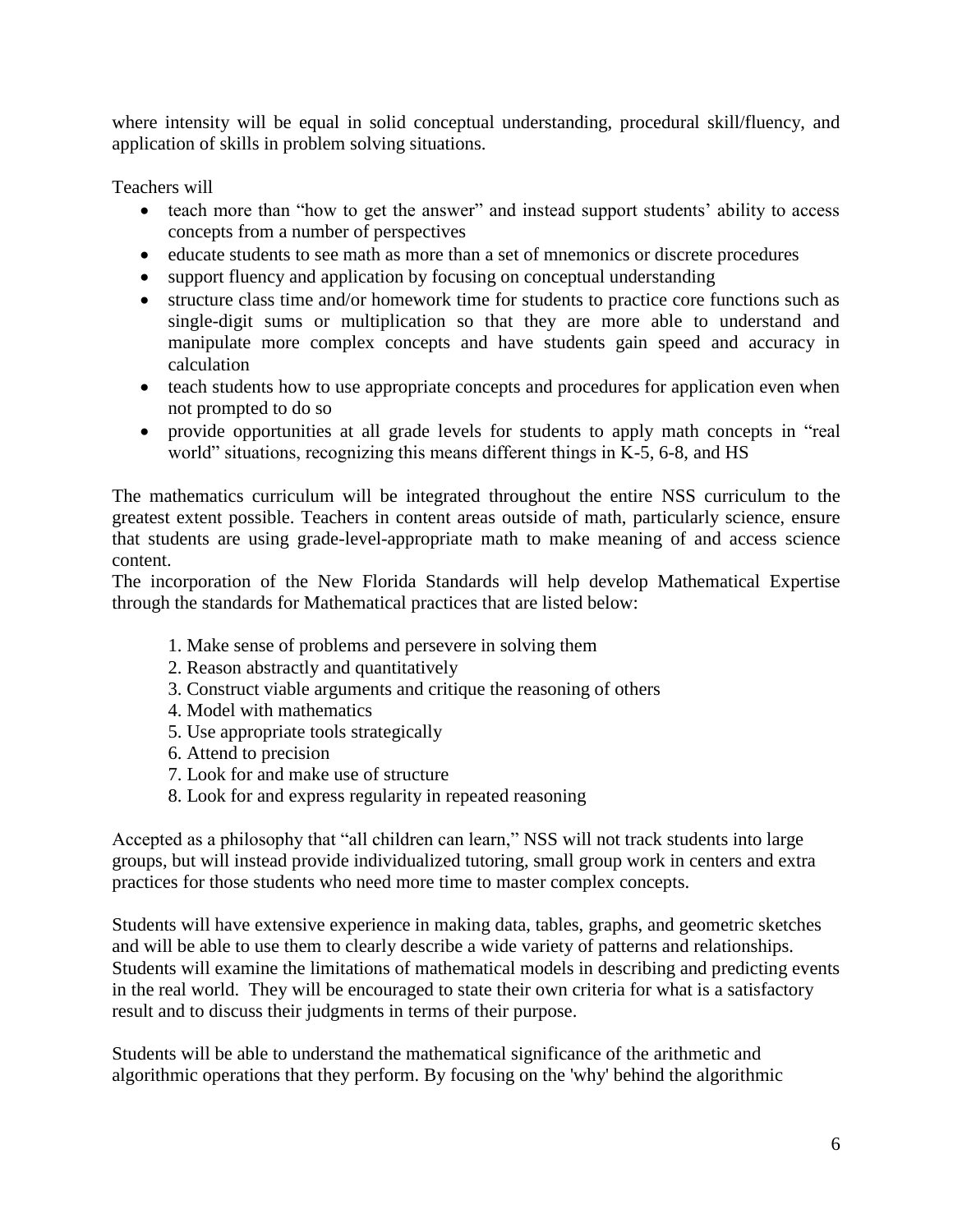procedures, NSS will be preparing students for the further study of mathematics as well as the quantitative literacy of daily life.

According to the National Council of Mathematics Teachers, a shift is needed from traditional 'paper and pencil' approaches which emphasize computation and rote learning to an approach which emphasizes the child gaining mathematical insight, reasoning, and problem solving skills. NSS will focus on creating a developmentally appropriate math curriculum where children are encouraged to understand the conceptual bases and quantitative analysis of mathematical relations. NSS believes that the logical thought processes of mathematics are necessary to the development of critical thinking. Through exposure to the basic courses, students not only attain the computational skills needed for everyday life but also develop their ability to think clearly and to present their thoughts in a precise, well-organized fashion. The program will be flexible in that it satisfies the needs of students who are not particularly mathematically oriented, while providing the challenge and interest necessary for those who want a sound mathematical background on which to base further study.

The mathematics curriculum will be integrated throughout the entire NSS curriculum to the greatest extent possible. It will offer a range of courses to meet the students' different developmental and ability levels. In order to implement the school mathematics curriculum, NSS will adopt the proven instructional mathematics curricula Everyday Mathematics and Go Math that will be discussed in detail later on.

In addition to Everyday Mathematics and Go Math, manipulatives will be integrated into the math classes. One reason that students struggle in mathematics is that they consider it to be a highly abstract subject. Using manipulatives can be a very effective tool to help students move from abstract thinking to concrete thinking (Stein, & Bovalino, 2001)<sup>1</sup>. Manipulatives, such as pattern blocks, fraction circles, and square tiles, can contribute to the students' understanding of mathematical ideas by giving them concrete ways to compare and operate on quantities.

However, the use of manipulatives is not enough for conceptual understanding. It is important that teachers guide students in discovering mathematical ideas so lessons will be designed to teach rather than showing students how to work problems step-by-step. NSS believes that students should actively construct their own knowledge within the academic environment. Additionally, students need to work with multiple representations, such as concrete materials, graphs, verbal statements, tables, and/or symbols, to have a richer understanding of mathematical concepts.

By using manipulatives, NSS will help students focus on mathematical ideas rather than mass calculation. In order to enhance the students' understanding of mathematics, the teachers will use the navigations series published by the National Council of Teachers of Mathematics.

NSS recognizes that the mathematics teachers' subject-area content and pedagogical knowledge will affect the students' achievement level. In order to increase the teachers' knowledge in both areas, NSS will have scheduled workshops every semester to discuss mathematical tasks and the best ways to teach them to the students. Moreover, NSS will encourage the teachers to plan their

 $\overline{a}$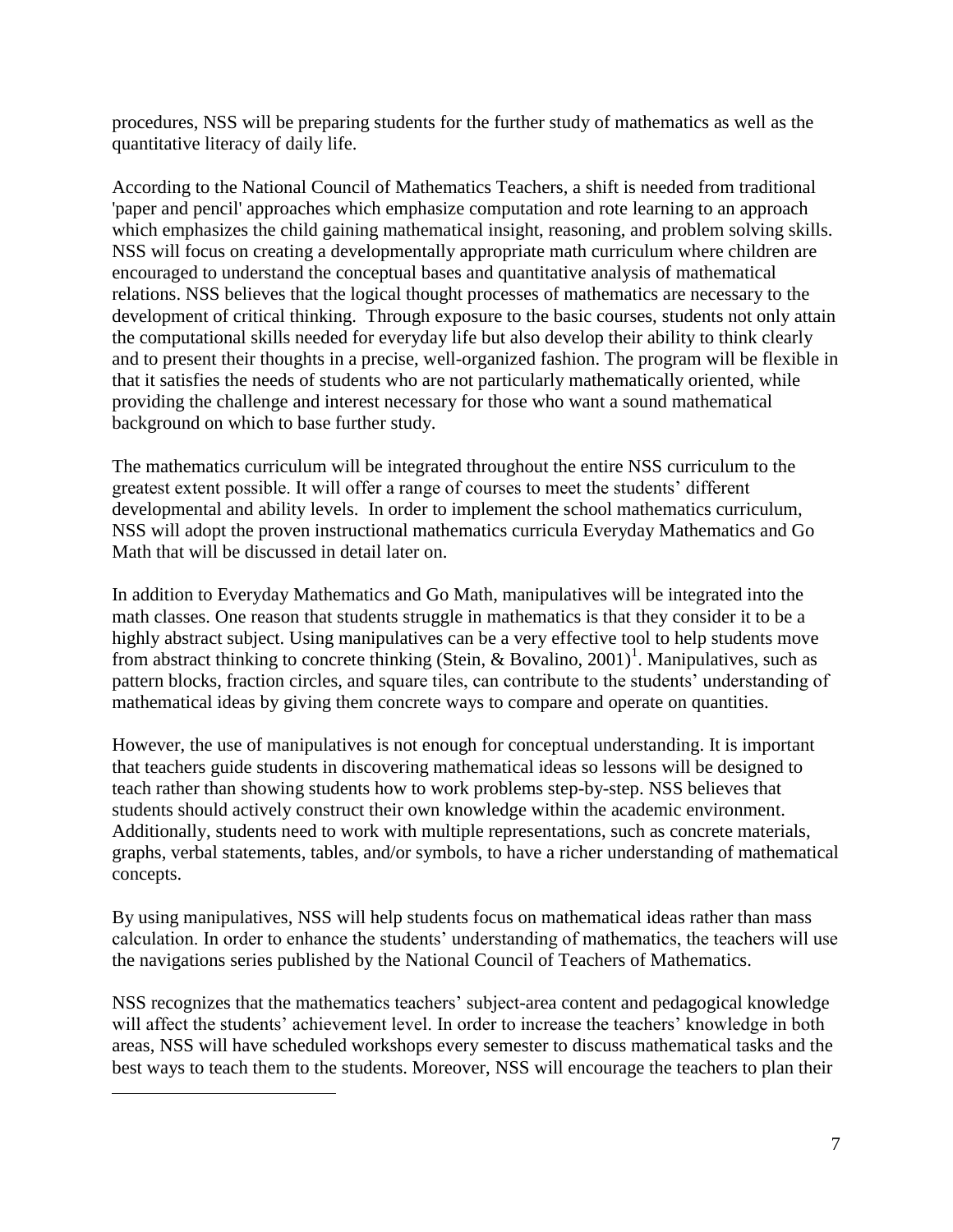lessons collaboratively to encourage the sharing of ideas and to improve each teacher's instructional skills.

If a student struggles to comprehend any mathematical concept, a mentor or classroom teacher will spend time with the student to provide guidance and technical assistance in that area. Students who continue to have difficulties in math will be enrolled in an intensive math support course, as well as a grade level math course, to help them close the gap in their knowledge. Small group instruction will be provided two days per week in before and after school tutoring and Study Island sessions to supplement mathematics. On those strands that students need direct instruction for improvement. Math teachers will offer after-school help-sessions for students in the targeted groups. Additional measures may be taken, such as tutorial programs, extended-day services, retention, and modification of curriculum choices, if they are required to meet the students' needs. Teachers will keep a record of attendance in math help-sessions and correlate this to math grade improvement at the end of each nine weeks. After-school tutors and teachers will report to each student's classroom teacher on the student's progress as a result of receiving consistent assistance. The classroom teachers will identify those math strands that are weak for each student in the targeted groups. Assignments will be prepared to remediate weak skills. Teachers will customize the instruction and conduct small focus groups to address specific strands that each group needs.

# **Everyday Mathematics**

Everyday mathematics is a comprehensive pre-k through 6th grade core mathematics curriculum developed by the university of Chicago school mathematics project. It is currently being used in over 185,000 classrooms by almost 3,000,000 students. It is aligned with MAFS. The correlation document can be found at www.mheonline.com/eminstructionalbridge2012/grades.php

## Curriculum Features

There are a number of features that distinguish the Everyday Mathematics curriculum. These include:

• Real-life Problem Solving

Everyday Mathematics emphasizes the application of mathematics to real world situations. Numbers, skills and mathematical concepts are not presented in isolation, but are linked to situations and contexts that are relevant to everyday lives. The curriculum also provides numerous suggestions for incorporating mathematics into daily classroom routines and other subject areas.

• Balanced Instruction

Each Everyday Mathematics lesson includes time for whole-group instruction as well as small group, partner, or individual activities. These activities balance teacher-directed instruction with opportunities for open-ended, hands-on explorations, long-term projects and on-going practice.

Multiple Methods for Basic Skills Practice

Everyday Mathematics provides numerous methods for basic skills practice and review. These include written and choral fact drills, mental math routines, practice with fact triangles (flash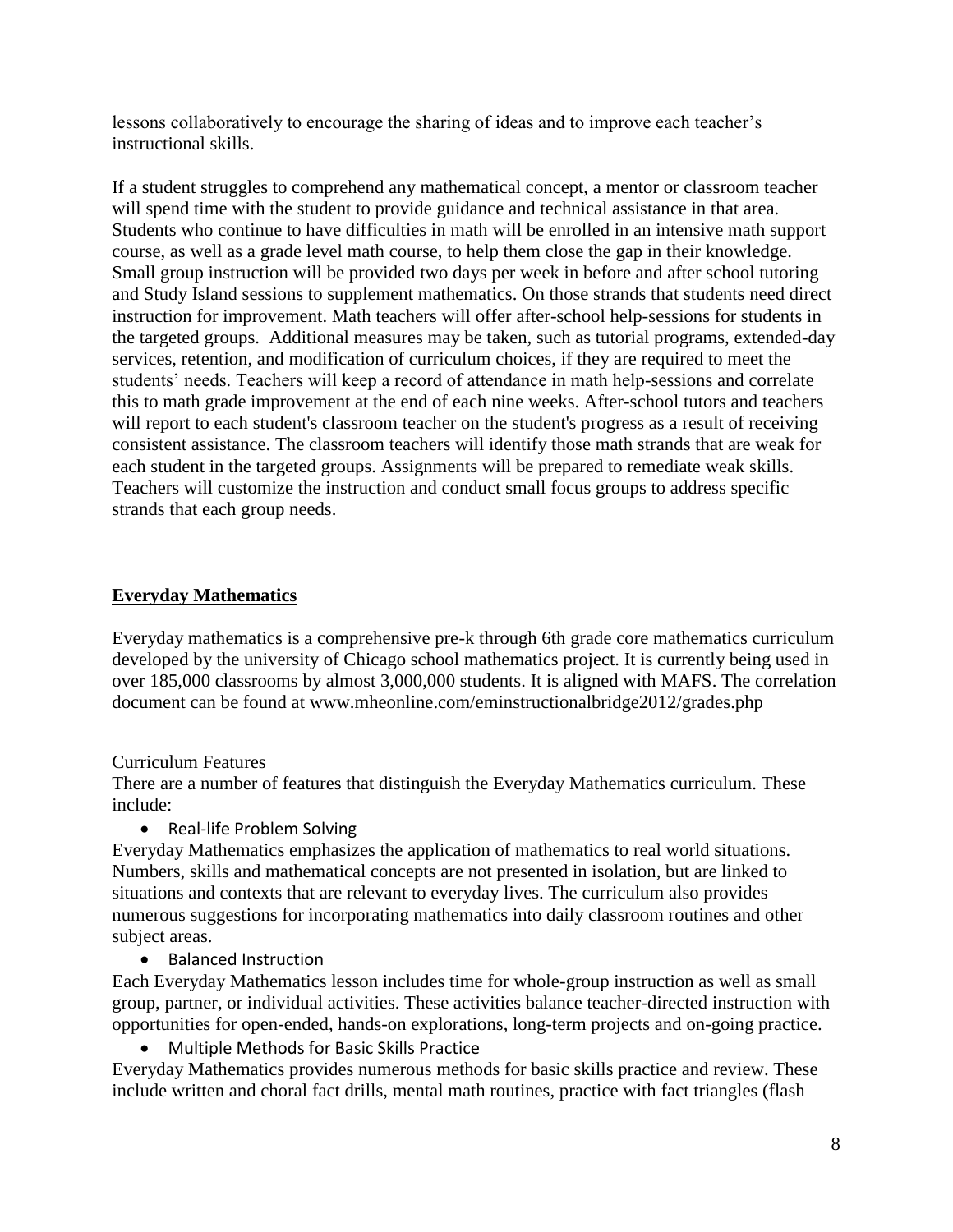cards of fact families), daily sets of review problems called Math Boxes, homework, timed tests and a wide variety of math games.

**•** Emphasis on Communication

Throughout the Everyday Mathematics curriculum students are encouraged to explain and discuss their mathematical thinking, in their own words. Opportunities to verbalize their thoughts and strategies give children the chance to clarify their thinking and gain insights from others.

Enhanced Home/School Partnerships

Daily Home Links (Grades K to 3) and Study Links (Grades 4-6) provide opportunities for family members to participate in the students' mathematical learning. Study Links are provided for most lessons in grades 4-6, and all grades include periodic letters to help keep parents informed about their children's experience with Everyday Mathematics

Appropriate Use of Technology

Everyday Mathematics teaches students how to use technology appropriately. The curriculum includes many activities in which learning is extended and enhanced through the use of calculators. At the same time, all activities intended to reinforce basic computation skills are clearly marked with a "no calculator" sign:

Underlying the EM curriculum are six strands of knowledge: Algebra; Data and Chance; Geometry; Measurement; Numeration and Order; Patterns, Functions, and Sequences; Operations; and Reference Frames. At each grade level, learning targets are identified for each of the six strands. Everyday Mathematics has been the subject of numerous studies, and the data is overwhelmingly positive, and it received the highest rating of any published curriculum reviewed by the Department of Education's What Works Clearinghouse.

#### Research

The What Works Clearinghouse (WWC) looked at elementary school math curricula designed to promote math knowledge and skills among elementary school students (average ages 5 to 10 years). Because there is some variation in how elementary school is organized across school districts, this review defined elementary school as a school with any of the grades, K through 5. Curricula included in this review are replicable, materials-based instructional programs that cover one or more of the following content areas: numbers, arithmetic, geometry, pre-algebra, measurement, graphing, and logical reasoning. This review considered only core, comprehensive math curricula. Core math curricula are defined as instructional programs that extend over the course of one semester or more, are central to students' regular school instruction, and are based on any combination of text materials, manipulatives, computer software, videotapes, and other materials. This review focuses on student achievement in mathematics as the key outcome. The findings in this topic report summarize the first wave of WWC elementary school math intervention reports produced in 2006–07. They looked at 340 studies. Of these, 237 were assessments of interventions that qualified for our review; the other 103 could not be categorized by intervention.3 Of the 237 studies, 9 studies of 5 curricula met our evidence standards, 2 without reservations and 7 with reservations. Altogether, the WWC looked at 73 interventions: 5 had studies that met WWC standards with or without reservations, 67 had studies that did not meet WWC evidence screens, and 1 had a single-case study, which is still under review. (The identification of eligible programs ended in September 2005, and that of eligible studies, in July 2006.) In looking at the one outcome domain for the five elementary school math curricula:

Everyday Mathematics had potentially positive effects on math achievement.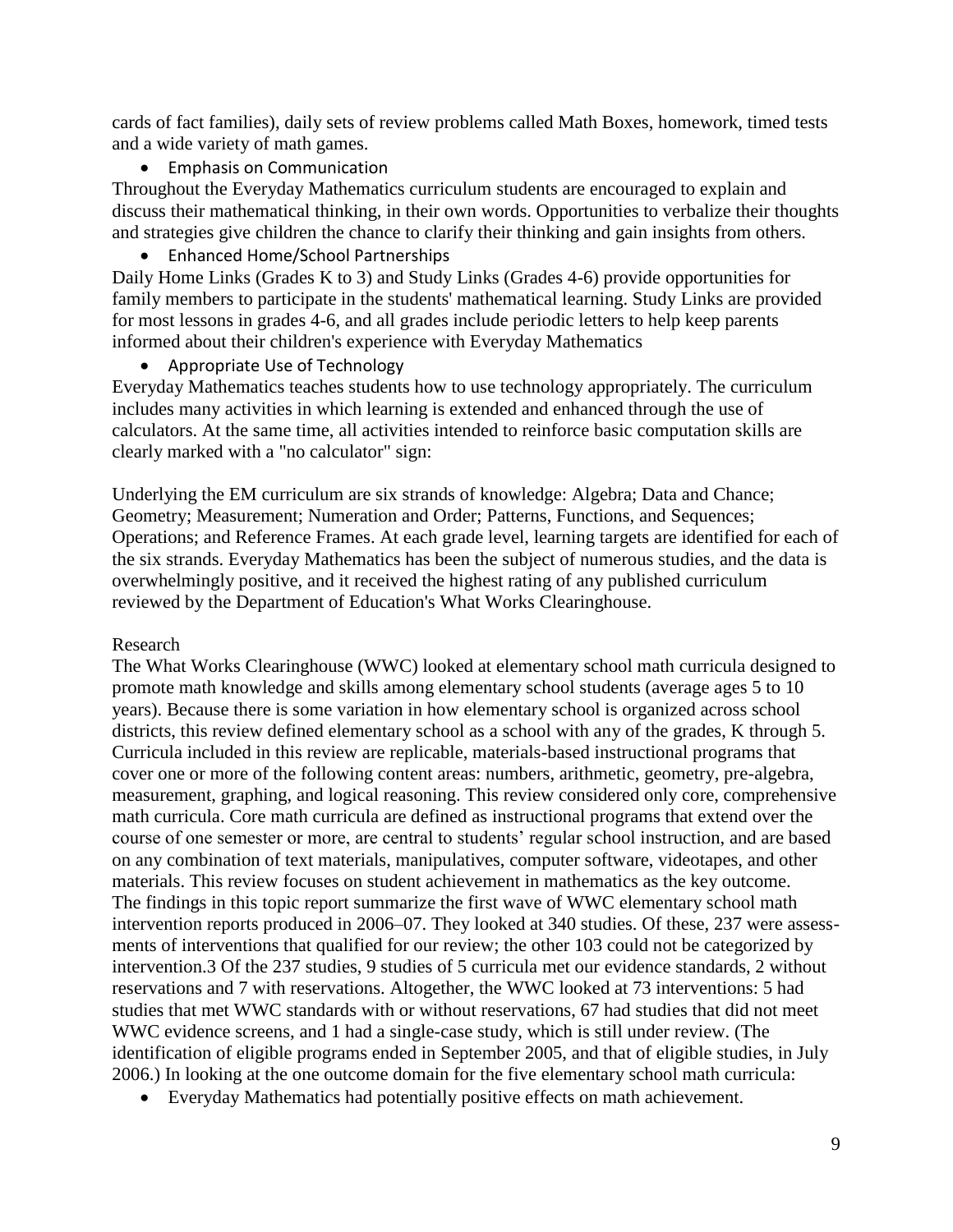Four other curricula had no discernible effects on math achievement. For more information please visit; <http://everydaymath.uchicago.edu/about/>

# **Go Math**

• Focused, Coherent, Rigorous

*GO Math* is the first K–8 math program written to fully support new standards. *GO Math* provides teachers with [in-depth instructional support,](http://www.hmhco.com/shop/education-curriculum/math/elementary-mathematics/go-math-k-8/professional-development) embedded professional development videos and tips, and a wealth of differentiated instruction resources to ensure the depth of instruction required for student success.

• The Next-Generation Solution

*GO Math* at both the [elementary](http://www.hmhco.com/shop/education-curriculum/math/elementary-mathematics/go-math-k-8/features-k-6/digital-resources-k-6) and [middle school](http://www.hmhco.com/shop/education-curriculum/math/elementary-mathematics/go-math-k-8/features-6-8/digital-resources-6-8) levels combine 21st-century educational technology with modern content, dynamic interactivities, and a variety of instructional videos to engage today's digital natives. Every student is supported through the universal access features of the program as they learn to think critically and apply their math knowledge. Whether using the innovative Online Student Edition or Write-in Student Edition, students have all the resources they need to succeed.

Comprehensive Teacher Support

*GO Math* supports teachers through every stage of their instruction, from planning and implementation to assessment and remediation. The Digital Teacher Experience gives teachers access to a full suite of instructional resources—online or offline—on a variety of mobile devices. With [HMH Player,](http://www.hmhco.com/shop/education-curriculum/math/elementary-mathematics/go-math-k-8/features-k-6/hmh-player-k-6) teachers can customize content and present interactive lessons to the entire class right from the app.

• A Blended Approach to Instruction

We understand that classrooms and districts across the country are at different stages in the implementation of technology. While our new K–8 program features a strong digital system, it is also perfect for print or blended instruction, whether you are working with [elementary-](http://www.hmhco.com/shop/education-curriculum/math/elementary-mathematics/go-math-k-8/features-k-6/assessment-and-intervention-k-6) or [secondary-level](http://www.hmhco.com/shop/education-curriculum/math/elementary-mathematics/go-math-k-8/features-6-8/assessment-and-intervention-6-8) students. In other words, *GO Math* is the perfect program with regards to curriculum and infrastructure. It meets you where you are and takes you where you want to be.

# For more information please visit;

[http://www.hmhco.com/shop/education-curriculum/math/elementary-mathematics/go-math-k-](http://www.hmhco.com/shop/education-curriculum/math/elementary-mathematics/go-math-k-8/why)[8/why](http://www.hmhco.com/shop/education-curriculum/math/elementary-mathematics/go-math-k-8/why)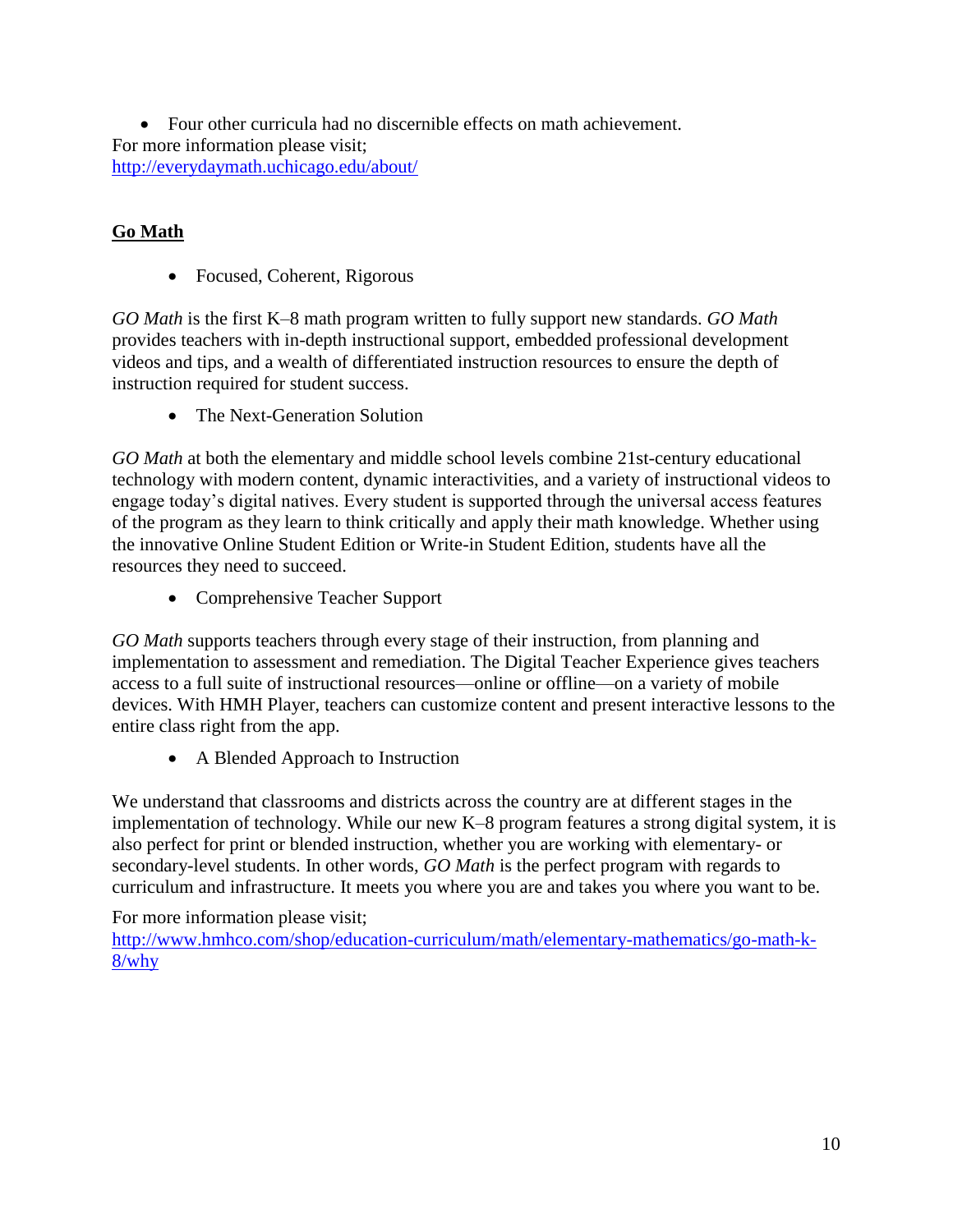#### **Elementary Science**

The science program is designed to use a constructive view of learning skills, sequences, and subject knowledge. NSS believes that the curriculum and instructional strategies must first build the student's own reality before introducing new content. Understanding science comes from relating new experiences to what the students already know, not from simply adding new knowledge.

The sequence of instruction will begin with addressing the misconceptions or alternate understandings that the students have about the topic. Then the students will be engaged in activities that help construct or reconstruct meaning. The science curriculum will include strategies to:

- Encourage students to make their ideas explicit and present them with events that challenge their ideas;
- Encourage the process of hypothesizing and generating alternative inspirations of models, enabling the students to explore these alternatives in informal and non-threatening ways, particularly through group discussion, and providing opportunities for students to use their new ideas in a wide ranges of situations so that they can appreciate their utility.

NSS's science-oriented curriculum will concentrate more on an experimental, hands-on approach to the students' current definition of science while increasing their abstract knowledge of science. NSS will implement the proven instructional science curricula, the Science and Technology for Children - STC (Core Curriculum for all students K-5) to reach this goal.

Science is a dynamic, ever-changing discipline, and the students will be encouraged to use computers and the Internet, plan and organize projects, hypothesize, analyze data, and draw conclusions from tests they will create. The major purpose of the science curriculum will be to teach the students to become self-reliant and independent problem-solvers; it is designed to create a high level of interest in learning that will become personalized and individualized.

The Science curriculum will prepare students to achieve the Next Generation Sunshine State Standards by incorporating a hands-on approach to learning of the central science themes: matter and energy, force and motion, earth and space, processes of life, and the scientific method. Teachers will utilize the Next Generation Sunshine State Standards, while incorporating FCAT 2.0 test item specifications from the state of Florida in their daily lesson plans. Additionally, students will participate in hands-on science experiments. In grades 4-8, interested students will be encouraged to participate in competitions such as Science Fair, Science Olympiad, and Science Bowl, where they will be able to explore and investigate the steps to the scientific method.

## **The Science and Technology for Children® (STC®)**

## General Description

Science and Technology for Children® (STC ®) is a complete science program for children in grades K–6 which was developed by the National Science Resources Center (NSRC), a nonprofit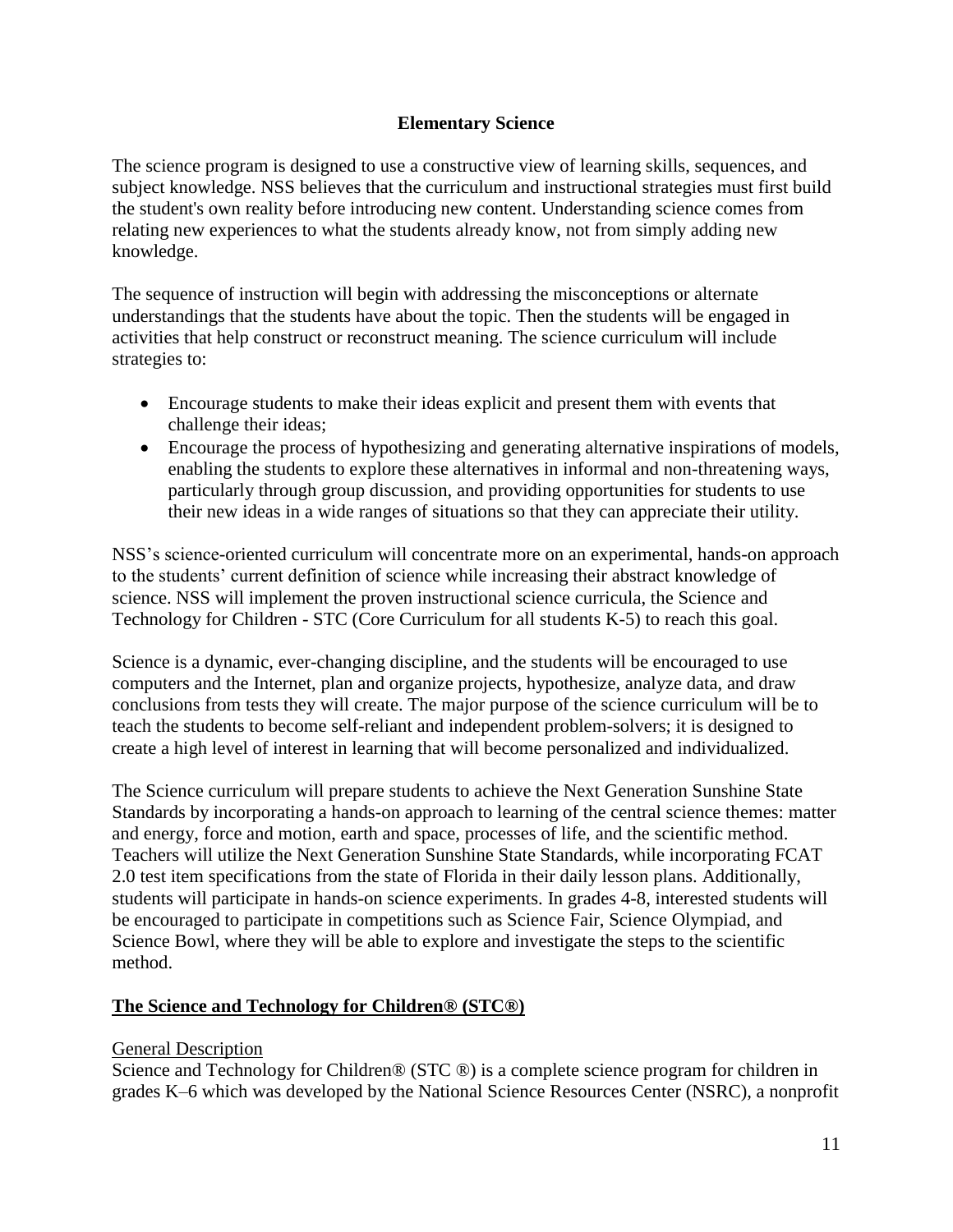organization jointly operated by the Smithsonian Institution and the National Academy of Sciences, National Academy of Engineering and Institute of Medicine to address the critical problem presented by the  $\overrightarrow{A}$  Nation at Risk report<sup>2</sup>. The program is completely aligned with Florida Standards and Reading Standards for Literacy in Science and Technical Subjects.

Filled with innovative hands-on activities designed to motivate young students, it is the result of a joint effort by some of the leaders in the fields of education and science. Its mission is to improve the learning and teaching of science for all children in the United States and throughout the world.

STC® curriculum offers innovative, comprehensive 24 units for students in grades 1 through 6. It covers four broad topic areas: life, earth, and physical sciences and technological design. The curriculum is flexible with respect to grade level and units also may be used at a level below or above the designated grade level to meet specific needs. The STC curriculum is aligned with Next Generation Sunshine State Standards for Science.

Each STC® unit was written by a teacher-developer working in collaboration with educators, scientists, and evaluators, as well as with science editors and illustrators. All units were fieldtested in demographically diverse classrooms throughout the United States<sup>3</sup>. Input from teachers and students who participated in the field tests, as well as recommendations provided by an independent evaluator, were incorporated into the final version of the text.

Each STC® Unit provides a series of lessons that follow a carefully constructed conceptual sequence- one that builds both student understanding and skills using an inquiry approach design around current knowledge about how children learn. Because the science concepts and skills taught in later unit lessons build on those from earlier ones, all STC® lessons are prearranged accordingly and included during unit instruction.

STC® will engage adolescent in inquiry-based science learning and revive the natural curiosity typically found in young children but unfortunately discouraged in traditional elementary school science programs. As they progress through an STC® module, students will take greater responsibility for their own learning, eventually planning and conducting their own experimental procedures, devising their own data tables, and analyzing their own results. Keeping inquiry at the center of the learning process fosters student curiosity and enables students to learn new concepts in a real-world setting.

The primary goals of the STC® program are to:

- Make available a sequence of learning activities that fully address the National Science Education Standards.
- Engage students directly with natural phenomena, the tools of science, real-world problems, and technological design challenges.
- Build on students' prior knowledge and experiences and allow them to apply problemsolving strategies in new contexts.
- Provide opportunities for students to test procedures collect and analyze data, use data to support conclusions, and communicate findings.

 $\overline{a}$ 

<sup>2</sup> http://www.ed.gov/pubs/NatAtRisk/index.html

<sup>3</sup> http//www.carolina.com/Carolina\_curriculum/stc/publications.as#Evidence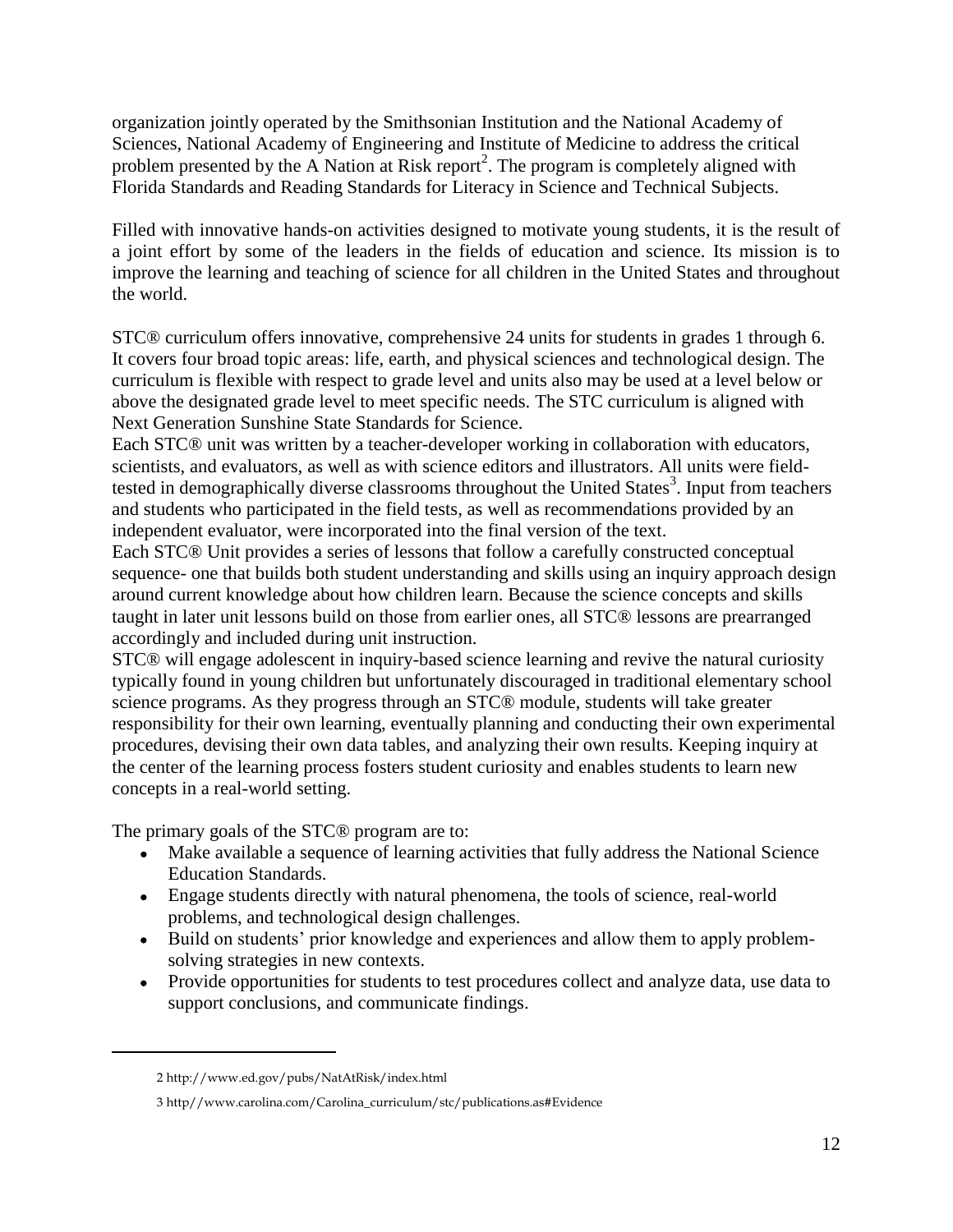- Develop in all students the skills and knowledge necessary to open paths to careers in science and technology.
- Foster positive attitudes toward science.

The NSRC followed a rigorous research and development process to ensure that the STC® modules are scientifically accurate. NSRC curriculum developers worked with master teachers and scientists across the nation to ensure that the learning activities in each module are effective in the classroom and reflect current scientific thinking.

NSRC developer designed special apparatus for many of the activities, testing each piece of equipment to perfect its design while making sure that all STC® activities are safe for elementary school use. After field testing, materials and apparatus were revised even further, based on feedback from students and teachers. NSRC developers have worked closely with Carolina Supply Company to establish exact specifications for each item in every module and to monitor quality control during production.

Lessons within each STC® module also follow a carefully constructed conceptual sequence – one that builds both students understanding and skills using an inquiry approach designed around current knowledge about how children learn. STC® modules follow a planned sequence of conceptual development as shown in the Table below.

| Grade   | <b>Life and Earth Sciences</b>                                             |                                                      | <b>Physical Science and Technology</b>                                  |                                                                      |
|---------|----------------------------------------------------------------------------|------------------------------------------------------|-------------------------------------------------------------------------|----------------------------------------------------------------------|
| $K-1$   | Organisms                                                                  | Weather                                              | Solids and Liquids                                                      | Comparing and Measuring                                              |
| $2 - 3$ | The Life Cycle of<br><b>Butterflies</b><br>Plant Growth and<br>Development | Soils<br>Rocks and<br>Minerals                       | Changes<br><b>Chemical Tests</b>                                        | <b>Balancing and Weighing</b><br>Sound                               |
| $4 - 5$ | <b>Animal Studies</b><br>Micro worlds<br>Experiments with<br>Plants        | Land and<br>Water<br>Ecosystems<br>Measuring<br>Time | <b>Electric Circuits</b><br>Food Chemistry<br><b>Magnets and Motors</b> | Motion and Design<br>Floating and Sinking<br>The Technology of Paper |

Table: The summary of STC® Modules.

## Results:

A science education program that is judged to be effective typically includes a number of elements (such as exemplary curriculum, professional development, and community support) that work together. The most recognizable indicator of a science education program's effectiveness, however, is the outcome of the student assessment-student test scores. Educational studies show that student learning increases after the use of STC Program®. Below are some examples of the impact that STC® has made in students' learning in school districts across the U. S. that have adopted STC® as a science curriculum.

 A study conducted in Michigan showed that students in school districts that used the NSRC's Science and Technology for Children (STC elementary curriculum) performed better on the Michigan Educational Assessment Program (MEAP) for Science than those who did not. The study compared the results from 15 STC school districts in affluent, moderate, and poor districts (socioeconomic categories aggregated according to the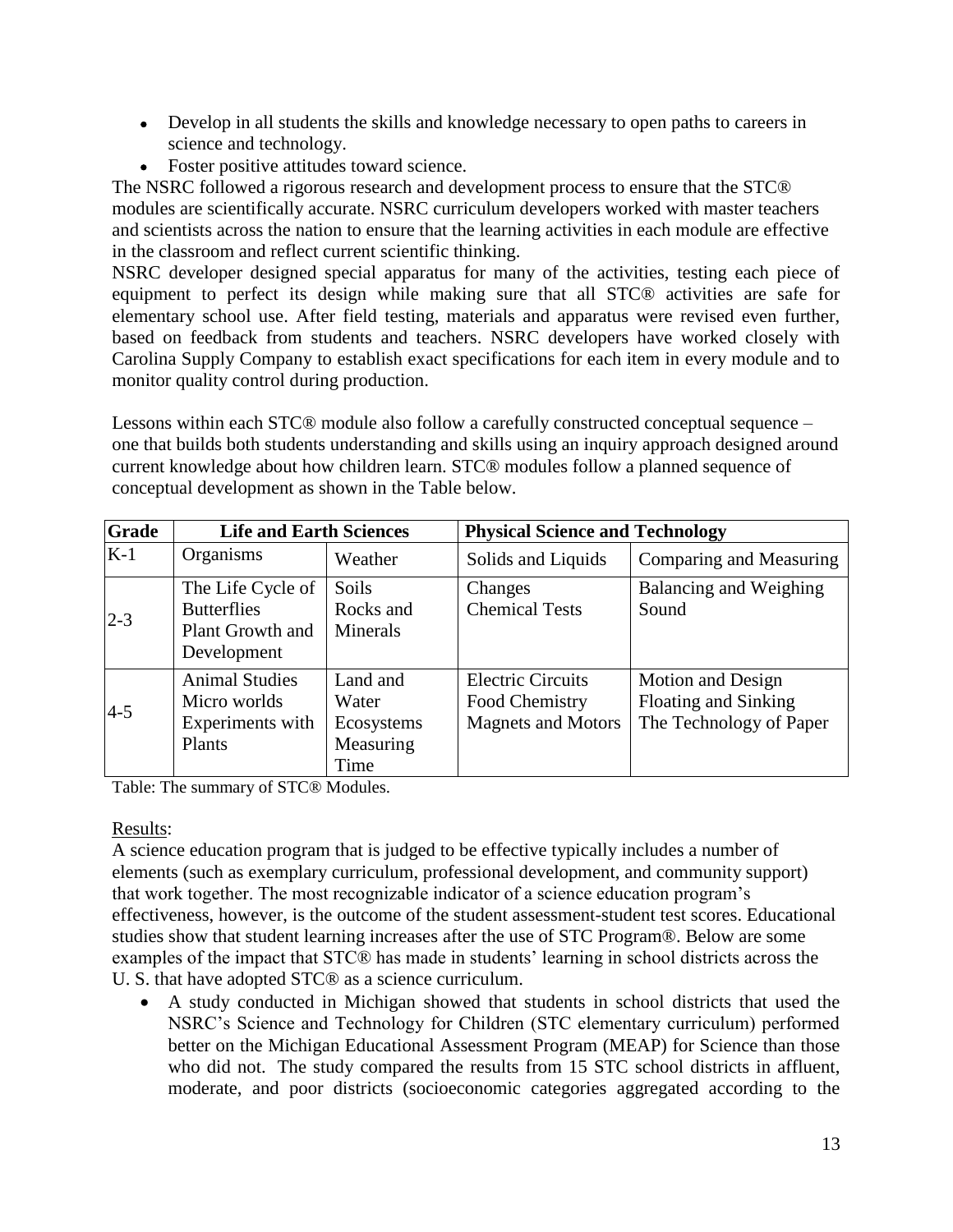percentage of students who qualify for free or reduced-price lunch) with the results from districts using a textbook approach to science education. Ten of the 15 STC districts, including two of the low-income districts, improved their scores of the MEAP at a greater rate than the state average.<sup>4</sup>

- During its eight-year partnership with the NSRC, Washington State Department of Education has increased the number of school districts implementing research-based science education programs from a few pilot districts to districts that serve 75% of the state's student population. Statewide data show significant improvement in student learning in schools that have fully implemented the NSRC reform model such as STC®, with a strong emphasis on teacher professional development.<sup>5</sup>
- The science reform effort in this economically deprived rural community shows that an investment in science education provides an excellent return in other areas of the curriculum as well. The Valle Imperial Project in Science (VIPS) is a NSF funded Local Systemic Initiative serving approximately 22,500 K-6 students and 1100 teachers in 14 school districts in Imperial County, California. Imperial County ranks highest in poverty of all 58 California counties with 66% of students receiving free/reduced lunches, and 47% of the students are English language learners. The El Centro Elementary School District implemented a reform effort following the NSRC model, including researchbased instructional materials such as STC®. Students in Imperial Valley public schools who have been taught using inquiry methods significantly outperform their classmates who have had traditional (textbook-based) science instruction. Stanford Achievement Test results indicate that the longer students are enrolled in research-based science programs, the better they perform on nationally normed science, writing, and mathematics tests.<sup>6</sup>

## **Elementary Social Studies**

This curriculum will promote the students' understanding of historical, geographical, and civic knowledge and their application of this knowledge to today's diverse world culture. The School will use the state-approved My World or other state-adopted text in the instruction of Social Studies. The Social Studies curriculum includes the study of related knowledge and modes of inquiry selected from history, the humanities, and the social sciences, including anthropology, archaeology, economics, geography, history, law, philosophy, political science, psychology, religion, and sociology. In K-2, history is delivered to students with stories and discussions through folk tales, legends, and prior knowledge brought to the classroom by the student. Stories of different cultures and countries to compare to their personal stories and experiences are presented. Students also create an understanding of community through the classroom rules, values, and decisions that affect individuals and the classroom community as a whole. In grades, 3-5, the curriculum focuses on the history of the United States, Florida History, and World History. This gives an opportunity for students to explore community and civic responsibility as they study historical events and research their effect on present day society through projects, research, technology and community service. The program will prepare students to have an

 $\overline{a}$ 

<sup>4</sup> http://www.carolina.com/stc/publications/evidence/michigan.pdf

<sup>5</sup> http://www.carolina.com/carolina\_curriculum/stc/acrobat/westvalley\_brief.pdf

<sup>6</sup> http://www.carolina.com/stc/publications/evidence/vips.pdf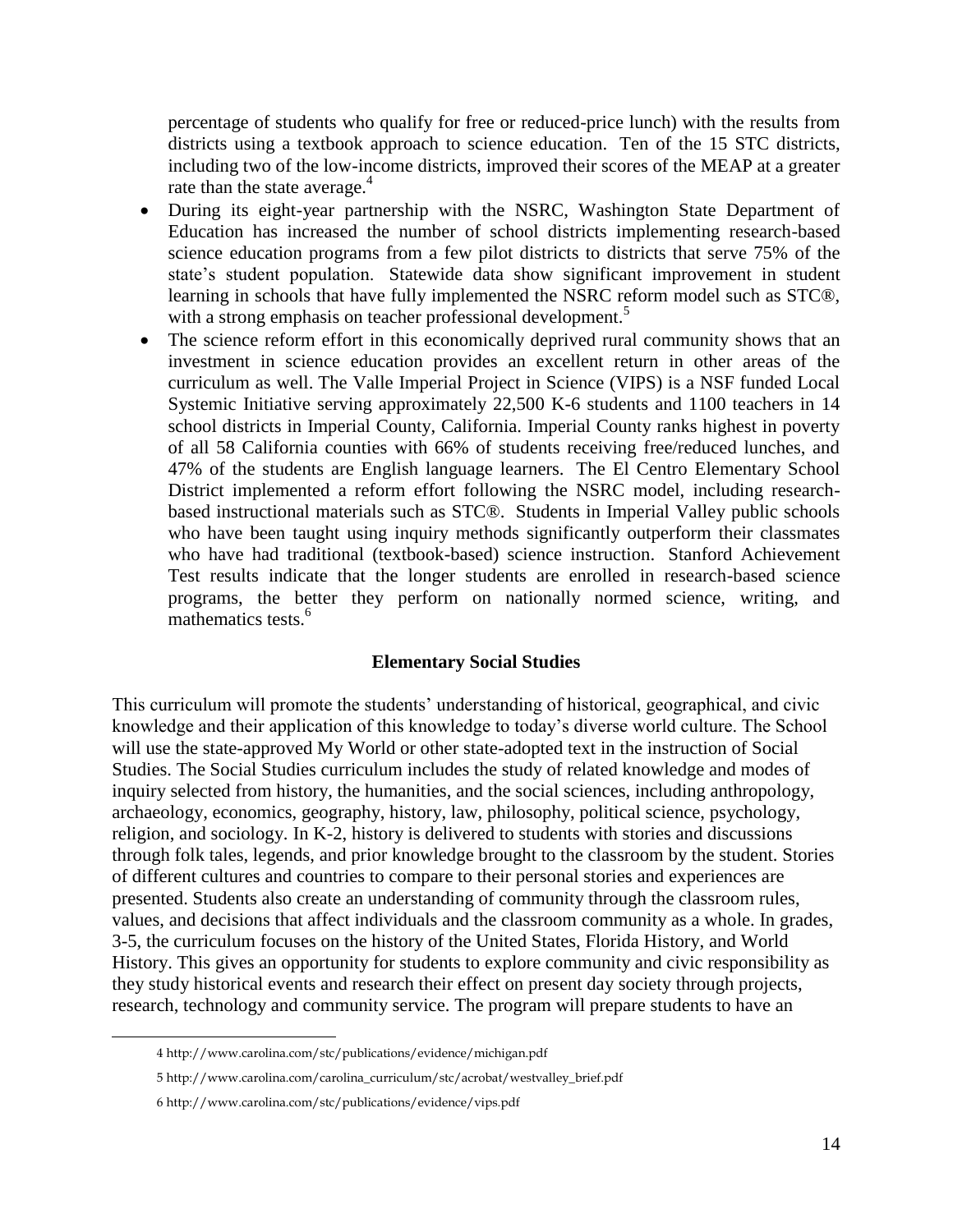understanding of multiple cultures, tolerance, and respect for the world beyond our borders and therefore becoming more global citizens. The social studies program will provide each student with a broad background in the social sciences. Within each class, the faculty-student exchange will be strongly encouraged. Students will be encouraged to think critically and to form opinions consistent with the facts of history. From the earliest events of recorded history, through the development of family life, culture and the arts, to the development of governments and countries driven by geographical exploration, the wars of history and the stories they tell, from yesterday to today, these students will have the unique opportunity to pursue their curiosity and respond to the Florida Standards by participating in the discovery of man and his contributions to the whole of humanity.

#### **MIDDLE SCHOOL CURRICULUM**

#### **Middle School English Language Arts**

The goal of the New Florida Standards aligned ELA middle school curriculum is to increase rigor in core and intervention instruction and improve student proficiency on grade level outcomes & graduate all students ready for high school and college & career in the long run. In return, students will be able to build knowledge through content-rich text, to use evidence in reading, writing & speaking, and to practice complex text and academic language. The primary focus of the language art program will help students use the reading process effectively, select and use pre-reading strategies that are appropriate to the text, such as discussion, making predictions, brainstorming, generating questions, and previewing (to anticipate content, purpose, and organization of a reading selection). In addition, the students will use writing processes effectively, select and use appropriate prewriting strategies, such as brainstorming, graphic organizers, and outlines. Briefly, the students will be prepared to use viewing and speaking, strategies effectively and understand the nature and power of language.

The School will use the New Florida Standards aligned Holt McDougal Series (or other stateadopted text) as English Language Arts program. The program helps students develop the essential skills of reading carefully, thinking critically, listening intently, and speaking and writing persuasively. Students are an integral part of the reading process. Instruction is aligned to mastery of the New Florida Standards and employs before, during, and after reading strategies. Students use Socratic questioning techniques to increase critical thinking and develop skills in formulating their own questions to guide their inquiry.

The purpose is to provide educational experiences which develop English language arts concepts and skills. The content will include, but not be limited to the study of literature, Literacy in Science & Technical Subjects, Literacy in History & Social Studies, the use of the writing process, and the application of reading, listening, speaking, critical thinking and study skills. Information on how language arts skills apply to daily life and work will also be provided. The purpose of this course is to develop the ability to use, interpret, and appreciate spoken and written English.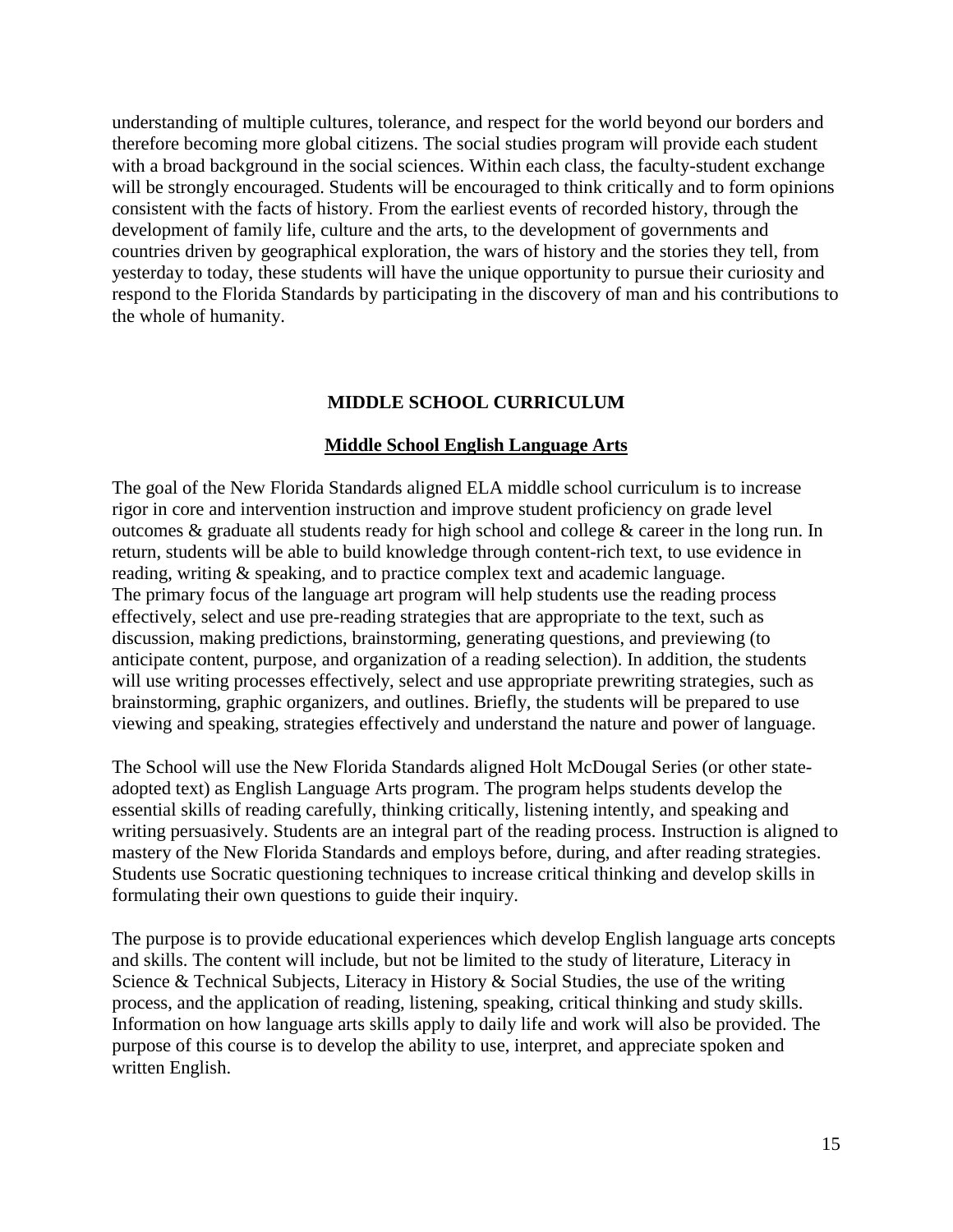All students at all levels need rich experiences with good literature. An ideal program moves beyond strict adherence to a set of materials, and is centered on themes appropriate to given groups of students. Literature will include multicultural selections of traditional classical and modern works. A quality literature program includes biographies, essays, and other nonfiction, as well as poetry, drama, stories, and novels.

Reading/Literature and Writing will be taught across the curriculum. Students will perform plays, sing songs and play music, read novels as related to the theme for the quarter and demonstrate comprehension and understanding through book reports, oral presentation, etc. Multicultural activities such as cultural demonstrations, speakers with international experiences, dressing in costumes correlating to the culture, etc. will be implemented.

Students will read and analyze increasingly challenging and complex works of poetry and prose, representing a wide range of styles and genre. Students will acquire the ability to read critically, to identify stylistic and rhetorical devices of poetry and prose, and will develop understanding of the relationship between literary form and content.

They will receive intensive training in English composition, including conventions of syntax and punctuation, and they will demonstrate competence in written assignments. Students will practice expository writing, with strong emphasis on proper sentence and paragraph and essay organization; they will also learn to prepare memos, business letters, and newspaper reports. The writing of research papers-that is, essays that discuss and rely extensively on sources-will be required throughout the curriculum; students will learn how to identify appropriate sources, form a bibliography, organize the paper and acknowledge sources properly.

They will also have the opportunity to develop the techniques of creative writing and the composition of poetry in forms commonly found in English-language verse (such as ballad, blank verse, sonnet, free verse, heroic couplets).

The School will follow the State course descriptions for the following courses to be offered in grades 6-8;

| <b>COURSE</b>                  |
|--------------------------------|
| M/J Language Arts I            |
| M/J Language Arts I Advanced   |
| M/J Language Arts II           |
| M/J Language Arts II Advanced  |
| M/J Language Arts III          |
| M/J Language Arts III Advanced |
| M/J Intensive Reading*         |
|                                |

*<sup>\*</sup> Students scoring at Levels 1 and 2 on the most recent administration of FCAT Reading for the first year and equivalent scores in new State Assessment for the following years are to be enrolled in M/J Intensive Reading in addition to their required M/J Language Arts course in grades 6, 7, and 8. A daily double literacy block for all Level 1 reading students and Level 2 students who have reading deficiencies in decoding and fluency will be instituted.*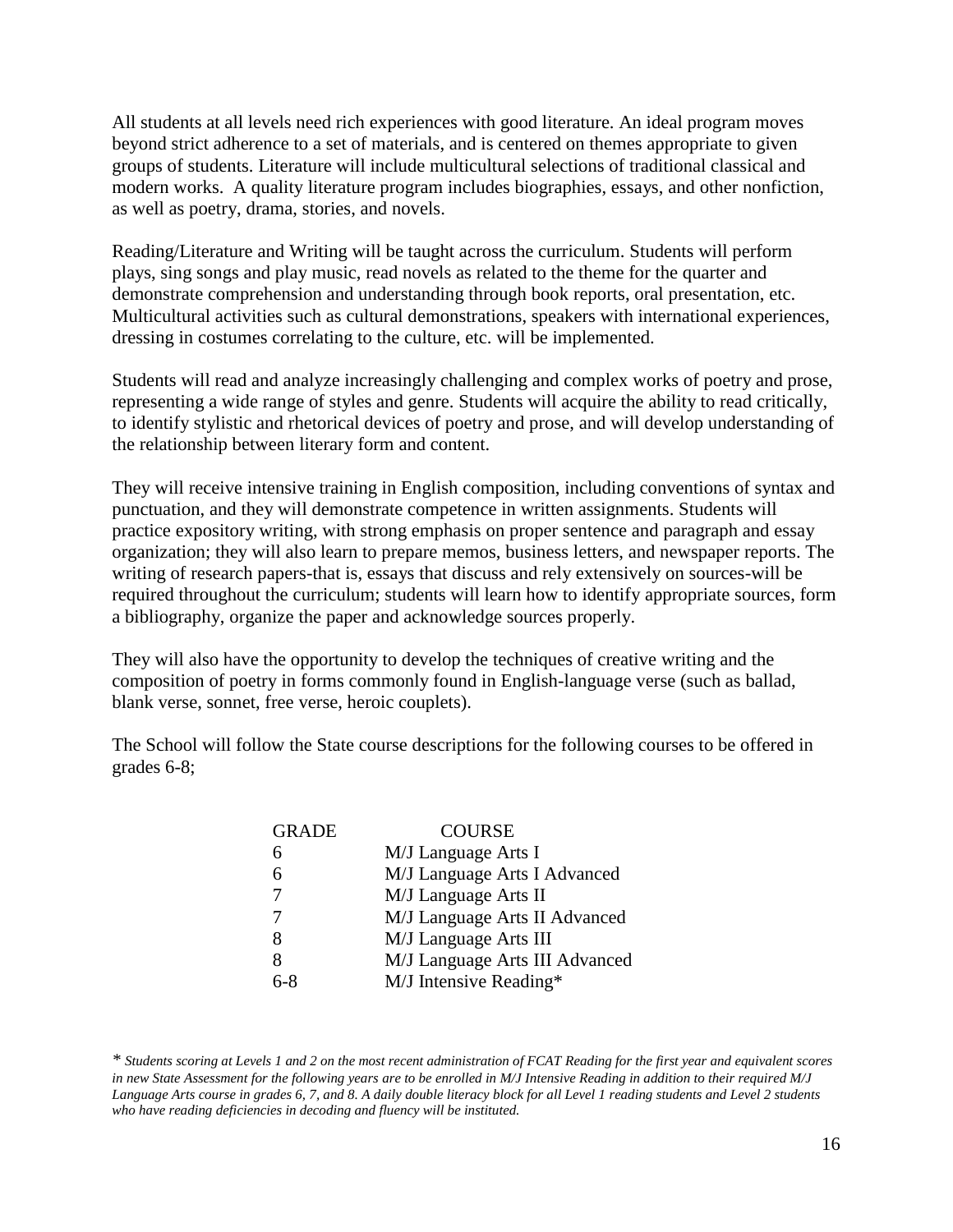## **Middle School Mathematics**

Math Curriculum incorporates Mathematics Florida Standards (MAFS). The incorporation of MAFS has necessitated an instructional shift that would require Focus, Coherence and Rigor. By focusing strongly where the standards focus, teachers will significantly narrow the scope of content, deepen how time and energy is spent in the math classroom and focus deeply only on what is emphasized in the standards, so that students gain strong foundations. The coherent math curriculum will require teachers to think across grades and link to major topics within grades. They will carefully connect the teaching within and across grades so that students can build new understanding onto foundations built in previous years. They will also begin to count on solid conceptual understanding of core content and build on it since each standard is not a new event, but an extension of previous learning. Students will experience rigorous learning experience where intensity will be equal in solid conceptual understanding, procedural skill/fluency, and application of skills in problem solving situations.

Teachers will

- teach more than "how to get the answer" and instead support students' ability to access concepts from a number of perspectives
- educate students to see math as more than a set of mnemonics or discrete procedures
- support fluency and application by focusing on conceptual understanding
- structure class time and/or homework time for students to practice core functions such as single-digit multiplication so that they are more able to understand and manipulate more complex concepts and have students gain speed and accuracy in calculation
- teach students how to use appropriate concepts and procedures for application even when not prompted to do so
- provide opportunities at all grade levels for students to apply math concepts in "real world" situations, recognizing this means different things in 6-8 and HS

The mathematics curriculum will be integrated throughout the entire NSS curriculum to the greatest extent possible. Teachers in content areas outside of math, particularly science, ensure that students are using grade-level-appropriate math to make meaning of and access science content.

The incorporation of the New Florida Standards will help develop Mathematical Expertise through the standards for Mathematical practices that are listed below:

- 1. Make sense of problems and persevere in solving them
- 2. Reason abstractly and quantitatively
- 3. Construct viable arguments and critique the reasoning of others
- 4. Model with mathematics
- 5. Use appropriate tools strategically
- 6. Attend to precision
- 7. Look for and make use of structure
- 8. Look for and express regularity in repeated reasoning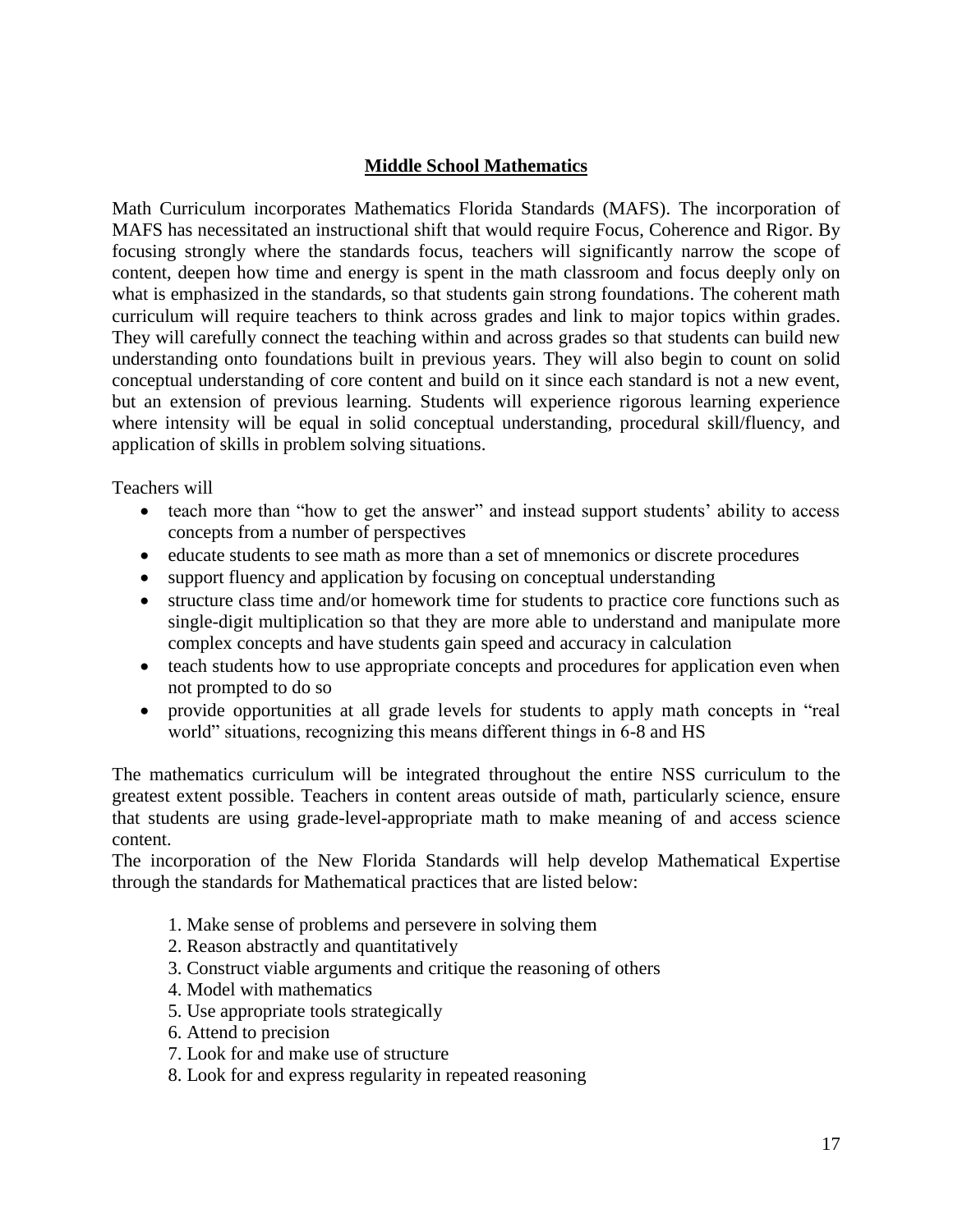Students will have considerable experience in making data, tables, graphs, and geometric sketches and using them, along with symbols and clear English, to describe a wide variety of patterns and relationships. Students will examine the limitations of mathematical models in describing and predicting events in real world. They will be encouraged to state their own criteria for what is a satisfactory result to discuss their judgments in terms of their purpose.

Students will be able to understand the mathematical significance of the operations while they will be able to perform arithmetic operations. By focusing on the 'why' behind the algorithmic procedures, we are preparing students for further study of mathematics as well as the quantitative literacy of daily life. The mathematics curriculum is integrated throughout the curriculum as much as possible.

Accepted as a philosophy that "all children can learn," The School will not jump students into large groups, but will instead provide individualized tutoring, small group work and extra practices for those students who need more time to master complex concepts. According to the National Council of Mathematics Teachers, a shift is needed from traditional 'paper and pencil' approaches which emphasize computation and rote learning to an approach which emphasizes the child gaining mathematical insight, reasoning, and problem solving skills. The School will focus on creating a developmentally appropriate math curriculum where children are encouraged to understand the conceptual bases and quantitative analysis of mathematical relations. The School believes that the logical thought processes of mathematics are necessary to the development of critical thinking. Through exposure to the basic courses, students not only attain the computational skills needed for everyday life but also develop their ability to think clearly and to present their thoughts in a precise, well-organized fashion. The program will be flexible in that it satisfies the needs of students who are not particularly mathematically oriented, while providing the challenge and interest necessary for those who want a sound mathematical background on which to base further study.

The Mathematics curriculum will be aligned with New Florida Standards. In order to implement mathematics curriculum, The School is committed to adopt the proven instructional mathematics curriculum, the College Preparatory Mathematics – CPM (core curriculum for all students) and Pearson Pacemaker Basic Mathematics (supplemental math curriculum for support level students).

The School will follow the state course descriptions for the following courses to be offered in grades 6-8. The purposes of these courses are to provide instruction and promote academic excellence in basic mathematic skills, geometry, algebra, problem solving, and mathematical reasoning. The content will include, but not be limited to operations, numeration, whole numbers, fractions, decimals, percent, ratio and proportion, equations, inequalities, functions, expressions, properties, constructions, area, volume, proofs, limits derivatives, integrals and the development of logical reasoning skills. These skills and in preparation for the State Assessment, are essential for a student to succeed within the real world work environment. These courses cover concepts and materials that are aligned to the New Florida Standards.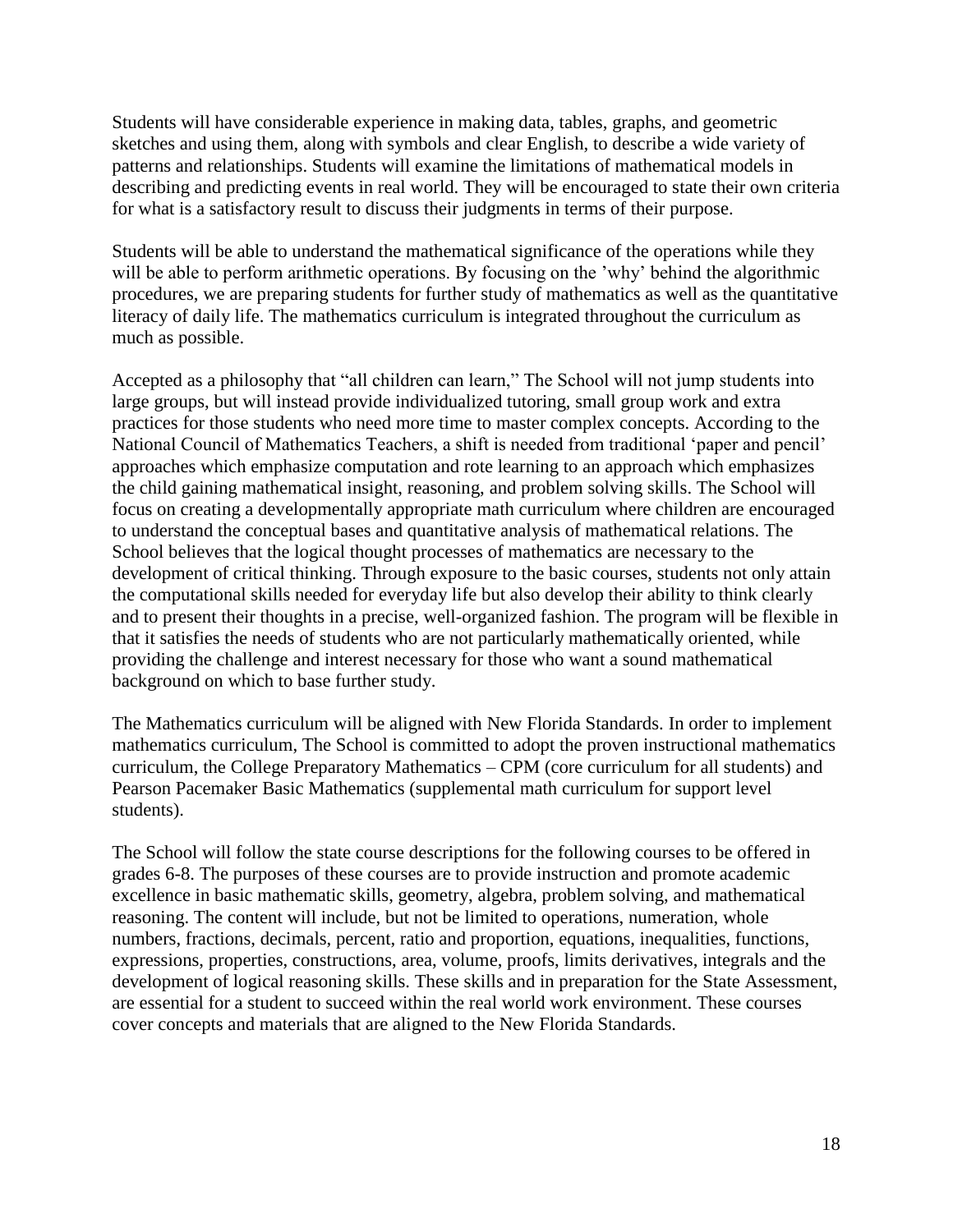| <b>GRADE</b> | <b>COURSE</b>                     |
|--------------|-----------------------------------|
|              | $M/J$ Mathematics I*              |
|              | M/J Mathematics I Advanced        |
| $6 - 8$      | <b>M/J</b> Intensive Mathematics  |
|              | $M/J$ Mathematics II*             |
|              | M/J Mathematics II Advanced       |
| 8            | M/J Mathematics III (Pre-Algebra) |
|              | Algebra I                         |
|              | Geometry                          |

\*Students requiring further strengthening in mathematics will be enrolled in M/J Intensive Mathematics.

#### **College Preparatory Mathematics (CPM)**

College Preparatory Mathematics (CPM) is offering series of textbooks to meet the grade 6-8 and high school MAFS content and practice standards: Core Connections, Courses 1 - 3 and Core Connections Algebra 1 & 2 and Geometry. The complete correlation of the standards can be found at http://www.cpm.org/teacher.html. CPM is a complete, balanced mathematics program for middle school and high school students who want to learn the basics and more. The U. S. Department of Education designed CPM "an exemplary program" in October, 1999.CPM includes a two-year middle school curriculum and a high school program of Algebra 1, Geometry, Algebra 2, Math Analysis (Pre-Calculus), and Calculus accepted by every college and university in the country. CPM students are prepared to know fundamental skills and procedures, understand concepts, and acquire an array of problem solving strategies so that they will be prepared to be successful in college mathematics courses and the workplace of the 21st century. In line with the requests of leaders of high-tech industries, CPM students learn to work together in study teams on challenging problems. Under the careful guidance of their teachers, CPM students explore the major concepts of middle school and high school mathematics in a variety of ways designed to provide them with several means to solve math problems. CPM students are assisted in making the transition to higher mathematics by doing problems which illuminate concepts in four major ways: numerically, symbolically, graphically, and verbally. Deep ideas are spread over weeks or months as students engage and re-engage the same concepts in a wide variety of contexts and degrees of difficulty with frequent opportunities to cement their understanding of basic ideas and their intellectual connections.

As a result of the carefully designed problem sequence of the books, CPM students score at least as well but usually somewhat better (and often substantially better) on standard multiple choice exams than students in traditional classes. On written response questions, CPM students score 30-40% higher. Transcript studies indicate that very high ability CPM students who take Algebra 1 in the 8th grade are 60% more likely to enroll in calculus classes in high school than students in traditional classes at the same school. At the same time, average students are significantly more likely to persist in mathematics than students in traditional classes. A report that compares the CST results for about 100 CPM high schools in California to the state average on the Algebra 1, Geometry, and Algebra 2 CST exams shows CPM schools scored equal to or higher than the state average for "proficient and above" or better students in 63 of the 71 comparisons (2010). Another report that compares the CST results for about 50 identified CPM middle schools in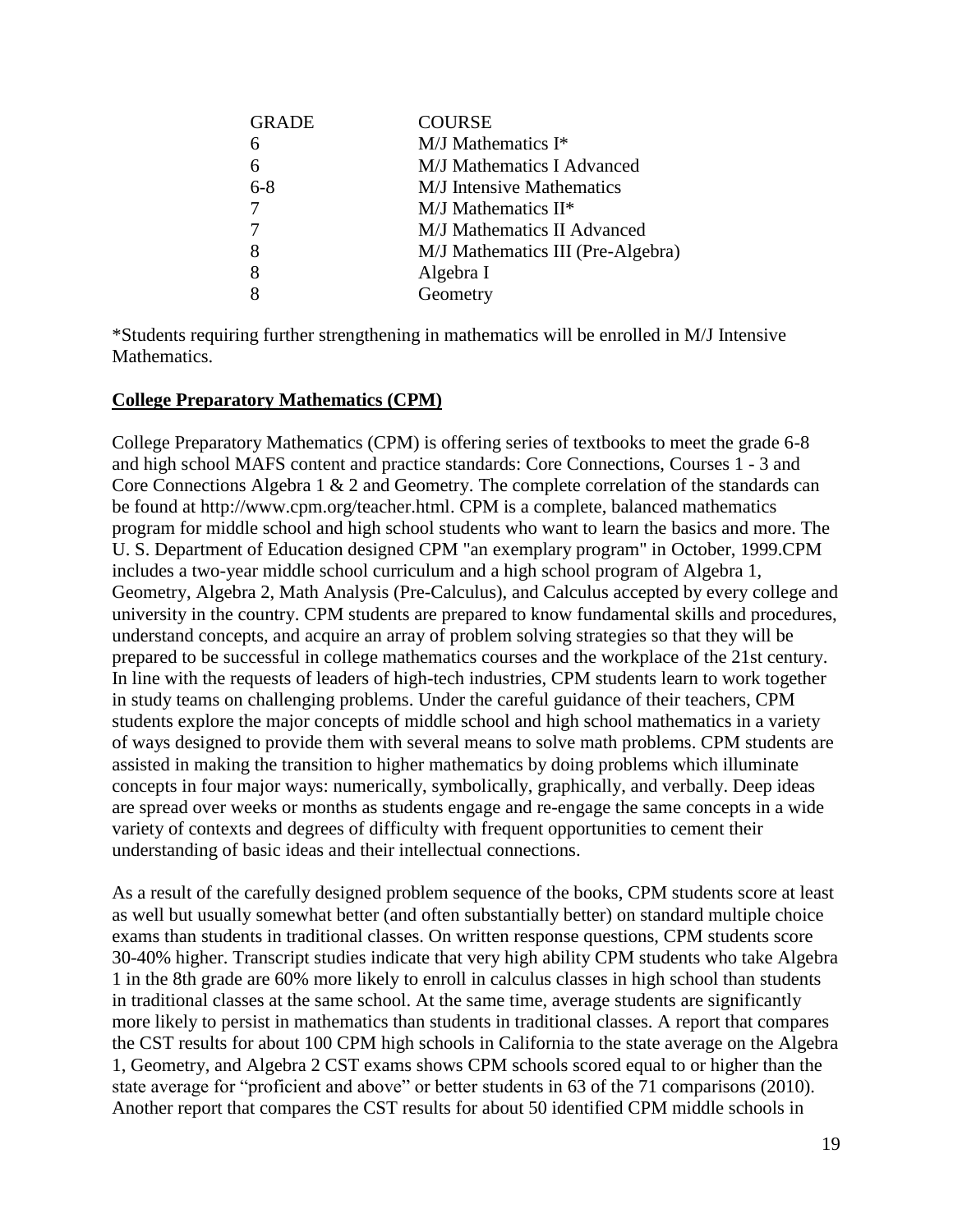California to the state average on the 6th and 7th grade tests shows that for all five years and in both grades, the CPM schools have a greater percentage of students performing at the proficient or better level. The 6th grade results average 13.2% higher for the five years, while the 7th grade results average 24.6% higher (2008).

The goal of CPM Educational Program is simple: improve the effectiveness of secondary mathematics instruction by incorporating contemporary knowledge about how people learn into student texts and teacher methodology. CPM is built on the fundamentals of the existing mathematics curriculum and incorporates the mathematics necessary for success in the 21st century. CPM has helped more than 4,000,000 students make sense of mathematics and see both the power and the beauty of the subject.

## *What Is The CPM Curriculum?*

The CPM middle school and high school core courses—Making Connections: Foundations for Algebra, Courses 1 & 2, Algebra Connections, Geometry Connections, and Algebra 2 Connections—were designed and written based on several fundamental learning principles. An outline of those principles (in bold) and their implications in the course design are described below.

Mathematics is a coherent intellectual system, not a collection of disjoint facts, and needs to be taught in a way that makes this coherence clear. The Connections courses emphasize the connected nature of mathematics. Each course consistently weaves strands of topics together so that the connections emerge naturally and can facilitate deeper understanding.

Curriculum works best when it is successful with all students, including "traditionally struggling students" and "accelerated" students. Therefore, the Connections series makes each course challenging and engaging for all students from the very beginning. This approach not only builds stronger study teams (because in order to promote mathematical discourse among the students, study teams need something to talk about), but also helps to reduce status issues from the start (e.g.," Jimmy can do these problems quickly on his own so he must be smart and I am not."). Through the use of challenging problems, accelerated students are pushed to learn more and are not lost to boredom, while "traditionally struggling students" are actively engaged in the work of developing solution plans and executing them. They become an integral part of the study team. At the same time, to support students with weaker skills and learning gaps, these courses build the conceptual foundation slowly with an emphasis on manipulatives and looking at problems in multiple ways. The "mastery over time" approach helps "traditionally struggling students" build understanding over time and accommodates different learning styles.

Teachers teach better when curriculum materials are flexible. The Connections authors have specifically designed many of the guided investigations so that teachers can choose an openended approach or select the "further guidance" problems for their students. Chapter closure is designed to offer choices for teachers depending on their students' needs and the time available to them for closure.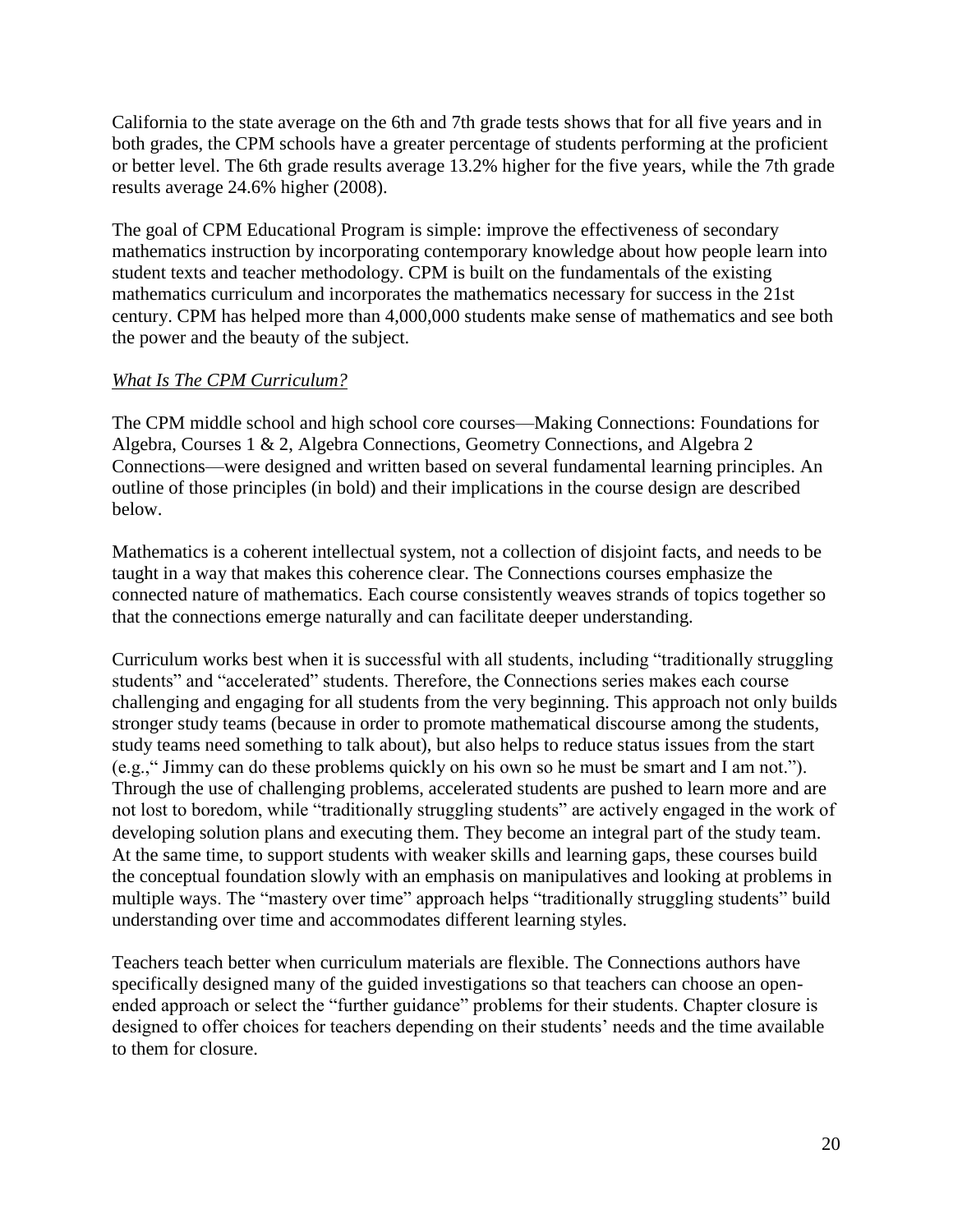Structured investigations and lessons are more successful when students clearly understand what they are looking for. Each lesson in the Connections courses begins with an introduction that lays out the learning goals. In addition, lessons are written so that students understand the purpose and goals of the task to enable them to sharpen their focus. Attention is also paid to helping students recognize the framework of what they are learning, such as using a representation web. Students learn more when they solve problems and discuss their thinking with others. This research-based principle is incorporated into the design of the CPM Connections curriculum by having students collaborate in study teams. The teacher manages and supports learning while guiding students toward the mathematical objectives of the lessons.

Teams work better when the work actually requires a team and there is something to talk about. The Connections courses are specifically designed to have class work that is challenging for all students so that students must problem-solve together. Each student has a specific, defined role in the solution process. These specific responsibilities eliminate the potentially damaging team behavior of having one student solve the class work problems and then "teach" or "tell" the other students in the team how to solve them.

Closure is a vital portion of a lesson. Closure is incorporated into each lesson. Sometimes the closure activity consists of reflective writing while other times the Teacher Editions offer suggested questions the teacher can use to facilitate a whole-class discussion.

A student's learning is more meaningful and is better retained when he or she reaches the level of understanding necessary to explain and justify his or her thinking. The Connections courses emphasize asking students to justify their mathematical thinking and problem-solving approaches to help foster long-term retention of what they learn.

A mathematical text should have usable reference elements. The text design allows teachers, parents, and students to access information through indices, glossaries, and by referring to problems in a manner that helps everyone find the problem or lesson. All major concepts are eventually consolidated in Math Notes boxes, which include definitions of key mathematical terms, as well as examples for how to solve certain types of problems. Every lesson is structured similarly (introduction, problems/investigations, closure, Math Notes box (when appropriate), and homework) so that students know where to look for what they need.

Literacy can be strengthened through meaningful/rigorous mathematical study. The Connections series supports students' growth in reading and writing literacy. The student text is written in an even voice with consistent language usage to help students who are challenged with reading. Students are also given regular opportunities to develop and practice their writing skills through reflections and explaining their understanding. The bulk of the reading is done during class time when students have the support of their team members and the teacher. Homework assignments require much less reading. The Lexile scores for the books support the readability of the texts for their intended grade levels.

The structure of the lessons and layout of the textbook help students focus on mathematics and eliminate distractions. The consistent structure of each lesson, homework set ("Review and Preview"), and chapter closure section help to make students comfortable and confident with the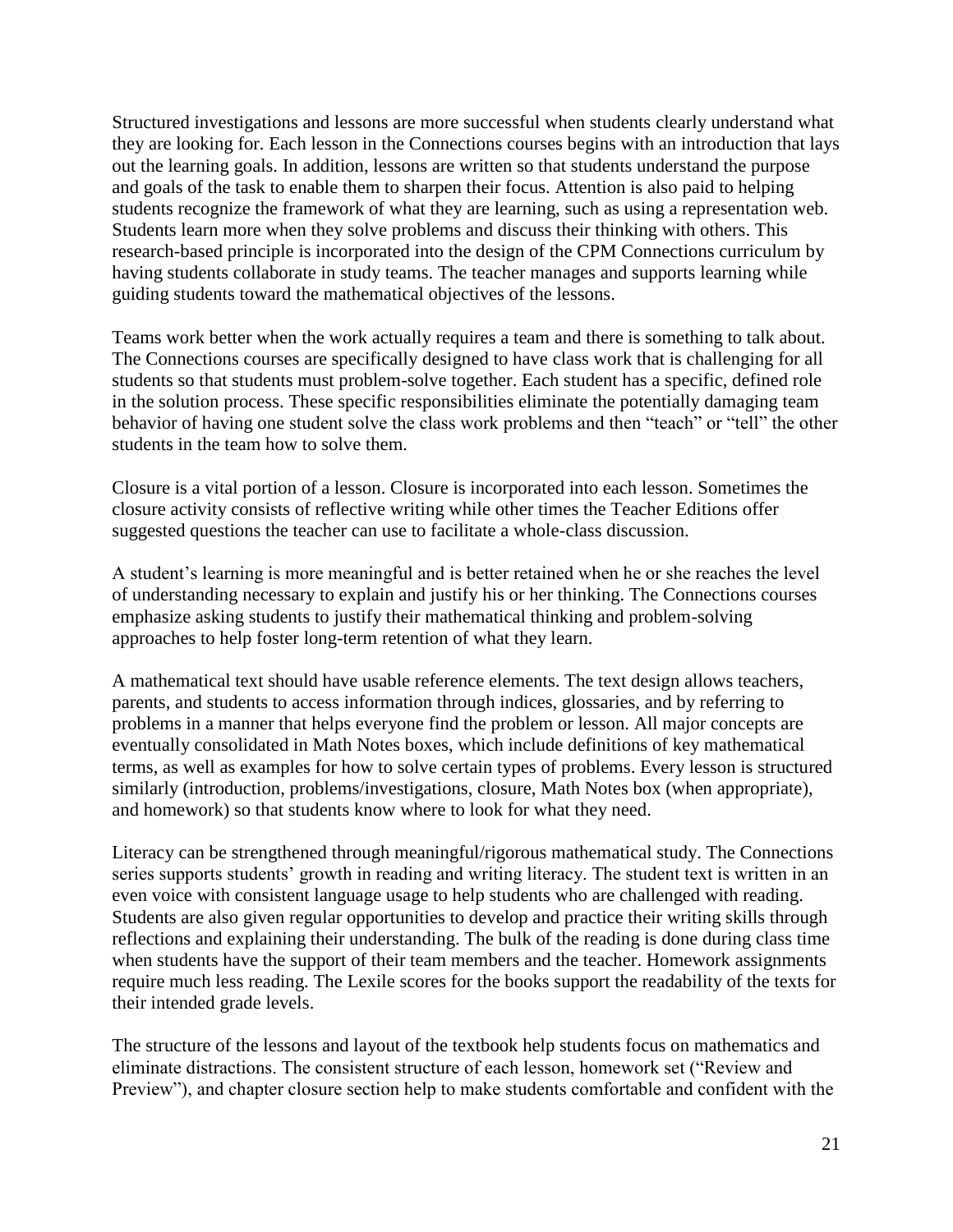lessons. The use of one color printing with illustrations specific to the problems (or that are a course icon) avoid the distractions of random pictures, multiple color splashes, and layers of highlighting. These techniques divert the students' focus from the mathematics in the lesson and create more confusion than clarity. The "color" in the book is the excitement and engagement of the students with mathematics.

# *Program Quality:*

Reviewers noted that College Preparatory Mathematics' learning goals are aligned with New Florida Standards. The program is rigorous, focused, and coherent and provides familiarity and practice with numerous mathematical concepts (e.g., algebraic notation, algorithms, and geometric representations in Mathematics 1). The reviewers found that the overall program goals are well aligned, challenging, clear, and appropriate for the intended student population (lower level ability to advanced students). Each of the four courses is built on a few core ideas that are developed and deepened over a four-year period, thereby allowing students more time to master a concept.

The program strategies emphasize active learning and group work; students are introduced to problem solving, communication, and reasoning through laboratory experiments and real-world applications. Support materials are provided in the student texts to help them review and evaluate their progress. The reviewers noted ample evidence for the application of skills through problems that engage the students in both individual and collaborative work and address a variety of learning styles. Concepts are developed through guided instruction, individual and team-work, tactile and kinesthetic activities, data collection, class-work, and homework. Students are encouraged to develop a positive attitude and become more aware of their own thinking about problems and to describe their efforts both orally and in writing.

An assessment handbook is provided in the teacher editions and outlines a variety of options for integrating assessment into instruction, e.g., investigations, portfolios, projects, presentations, problem solving, and daily performance assessment. The wide variety of approaches presented in the teacher's program materials includes methods for assessing depth, flexibility, and application of learning. The student self-assessment component was viewed by the reviewers as a strong component of the assessment handbook.

## *Program Effectiveness and Success:*

College Preparatory Mathematics has been designated as an *Exemplary* mathematics program. CPM has shown consistent evidence of improved student performance in a variety of studies that employ comparison groups and large sample sizes. Nine separate studies examined the achievement of approximately 30,000 California students in diverse settings. A variety of instruments was used to assess growth in mathematics achievement, including multiple choice assessments from the Math Diagnostic Testing Program (a well-established program that produces multiple-choice examinations for use by California high schools to provide diagnostic data and by colleges as placement tests), open-ended written response items which were processed by the University of California at Davis, the SAT mathematics exams, and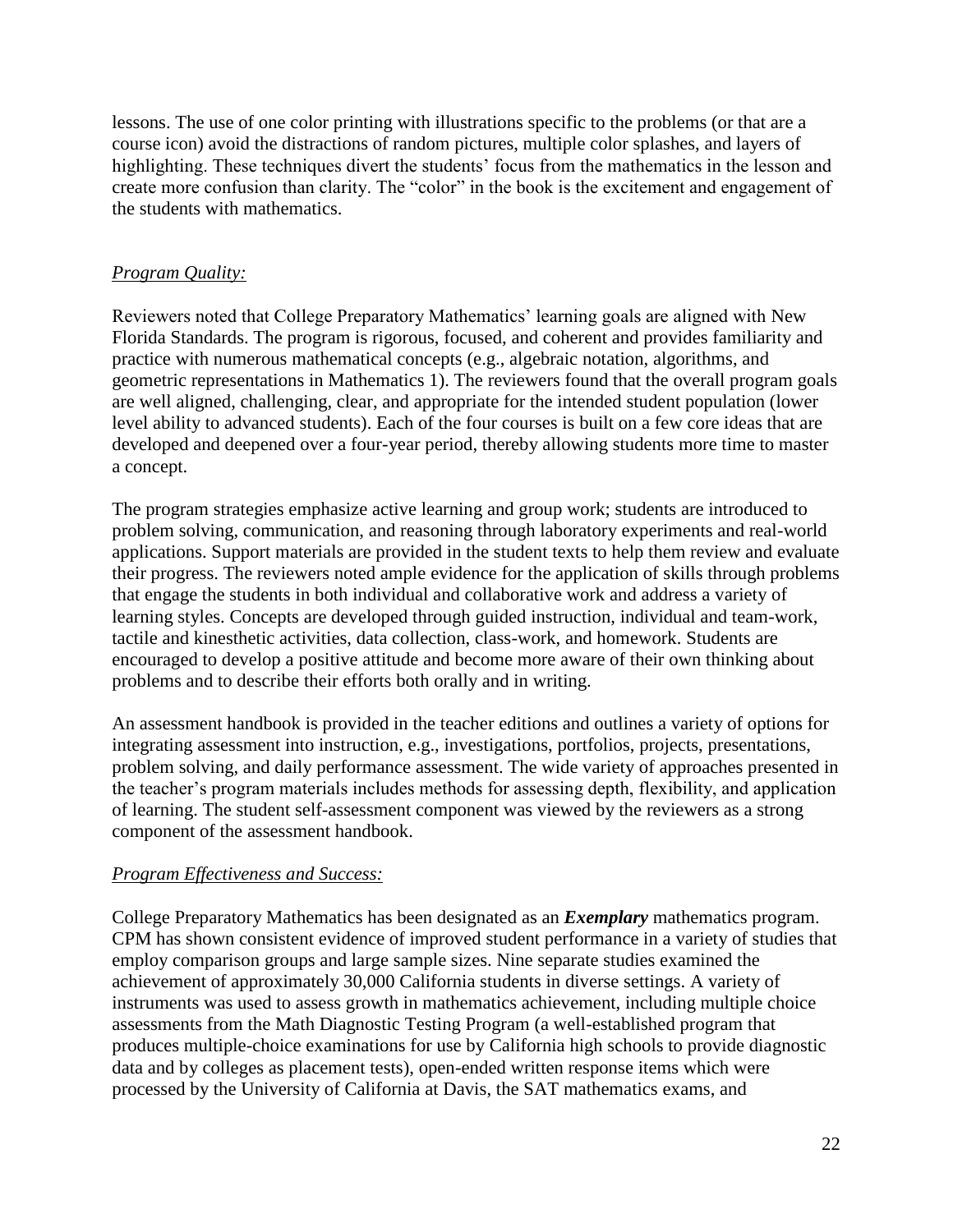California's Golden State Examination (a test to assess students in many disciplines for high achievement). In three studies that asked students to provide written responses to open-ended questions assessing their inquiry, reasoning, and problem-solving skills, evidence consistently favored CPM students of both genders and all ethnicities over non-CPM students. Several studies examined possible differences in achievement produced by CPM for both genders, students of various ethnic groups, and students at different places on the performance spectrum. Results demonstrated that CPM works equally well for students of all characteristics.

## *Usefulness to Others:*

Reviewers noted that the program is well developed with a solid curriculum and supportive teacher training component. The program has been used in both accelerated and regular classes from Grade 7 to early college, in block scheduling structures, and in a variety of geographic and multi-ethnic locations that include non-native English speakers, and students with learning disabilities.

#### *Educational Significance:*

The CPM program is consistent with the New Florida Standards that suggests real-life problems be used to show students that the mathematical concepts they are learning will be used after they leave the classroom. Each unit in CPM is based on real-life themes and built around appropriate mathematical concepts.

The CPM curriculum was originally a grant-funded curriculum and assessment development project located in Sacramento County, California. When the first edition of Algebra 1 was released in 1992, there were about 200 teachers using CPM materials, mostly in seven urban sites in California. By the 1995-96 school year there were more than 2,000 teachers using CPM materials, mostly in California, with about 100 teachers located in Washington State, Wisconsin, Illinois, Pennsylvania, and Washington, D.C. *Today CPM is used in more than 35 states.*

The CPM program presents mathematical ideas in contexts that help students make sense of otherwise abstract principles. Students are taught how to gather and organize information about problems, break problems into smaller parts, and look for patterns that lead to solutions. Each course is built around several core ideas that are used to develop related topics, skills and procedures. Students master skills and come to understand ideas over several days and weeks. Much of their classroom time is spent doing guided investigations–much like a math lab–that develop ideas in concrete, visual ways. They also apply their learning to realistic problems that require more than merely mimicking examples of rules.

## *What Makes the CPM Curriculum Effective?*

• The CPM curriculum is effective because of its unique emphasis of both basic skills and problem solving strategies. Where other mathematics programs emphasize only the mechanics of mathematics, the CPM materials develop the basics while encouraging students to understand ideas, see relationships between them, and apply mathematical principles to complex problems. • CPM courses prepare students for the global marketplace they will face after graduation, either in institutions of higher learning or in the job market.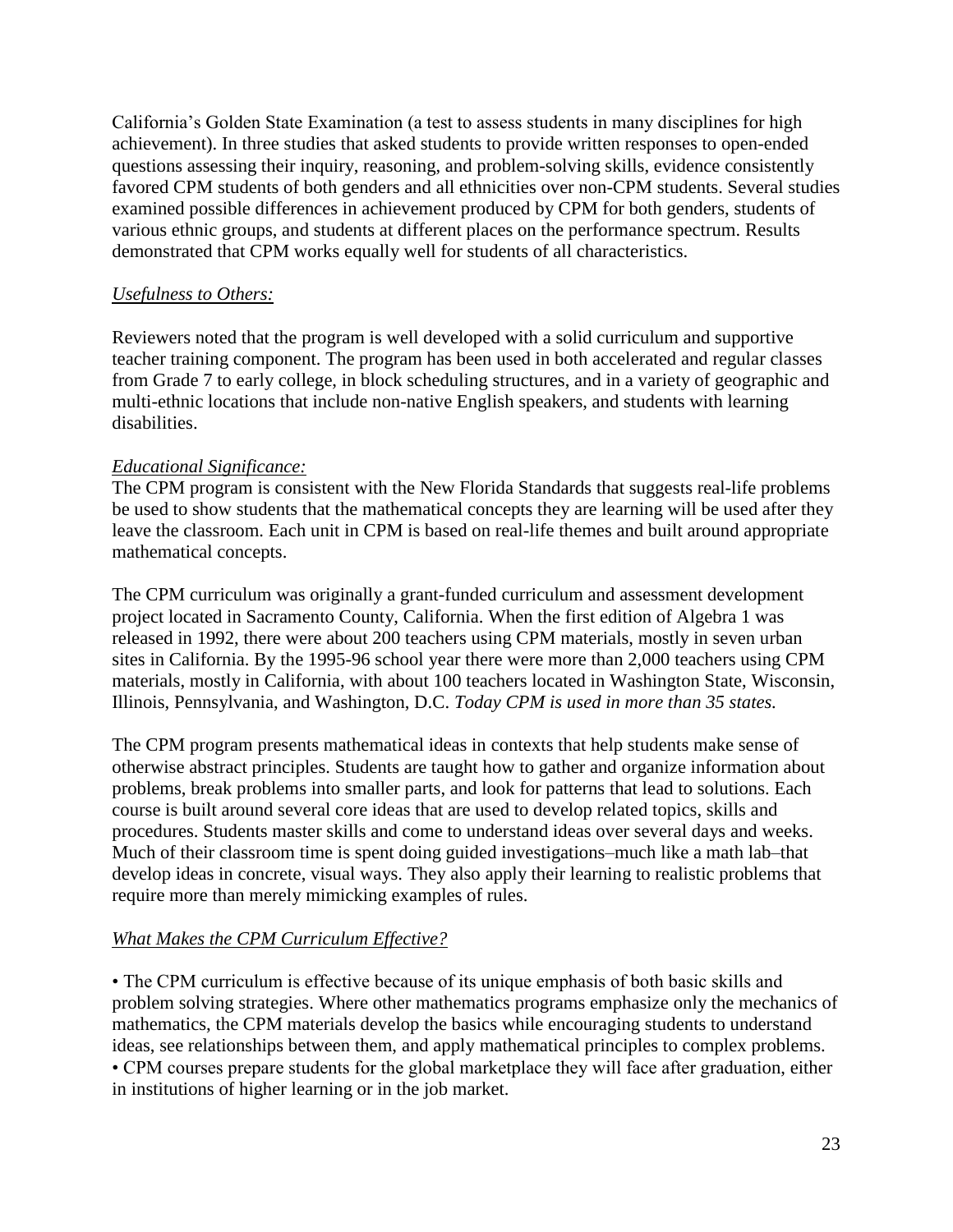# *When Were The CPM Materials Tested?*

• Each CPM high school course was piloted for three years by at least 50 teachers with 30,000 students. The preliminary edition of the middle school program was used by 40,000 students in 2000-01. By the end of CPM's first decade, more than 2,500,000 students had taken a CPM math class.

• During the high school piloting period, CPM conducted studies comparing CPM and non-CPM student performance on traditional multiple choice exams and end-of-the-year word problems requiring a written response. These studies involved more than 30,000 students.

• All of the comparative research to date between students using other textbooks and students using CPM has shown that CPM students do somewhat better (and in some studies, much better) on multiple-choice tests and significantly better on challenging word problems. CPM teachers report that more of their students continue with the next year of college preparatory mathematics (e.g., Algebra 1 students enroll in Geometry) than before they adopted it. Schools that had low enrollment in Mathematical Analysis and few, if any, AP calculus students now have fully enrolled sections of these courses. CPM students earn significantly more awards on the California Golden State Examination than students in past years and students in the same school using traditional textbooks.

For more detail see http://ww.cpm.org

## **Pearson Pacemaker Basic Math**

Pacemaker Basic Math is a comprehensive program that provides a solid, well-balanced approach to teaching math content and building math skills in whole numbers, basic arithmetic operations, and mastery of simple geometry and algebra as it prepares students for the rigors of difficult standards and proficiency tests.

This program provides educators with tools to meet the needs of diverse classrooms, keep learning up-to-date and relevant, and create supportive learning environments for a range of learning styles. Correlated to the New Florida Standards, the materials and techniques used in the program are accessible, predictable, age-appropriate, and relevant as it bridges the gap between varied abilities of students and the ladder to success in algebra.

Visual learners and struggling readers are supported with photographs, charts, graphs, and illustrations, and high-interest projects gear up students for lessons.

Pacemaker Basic Mathematics Encourages students to progress at a pace that works for them through a manageable and consistent format, Reinforces student comprehension with frequent opportunities to assess student understanding, Equips students with the essential skills they need to master word problems through unique problem solving lessons and Fosters student success through single-concept lessons and stepped-out examples.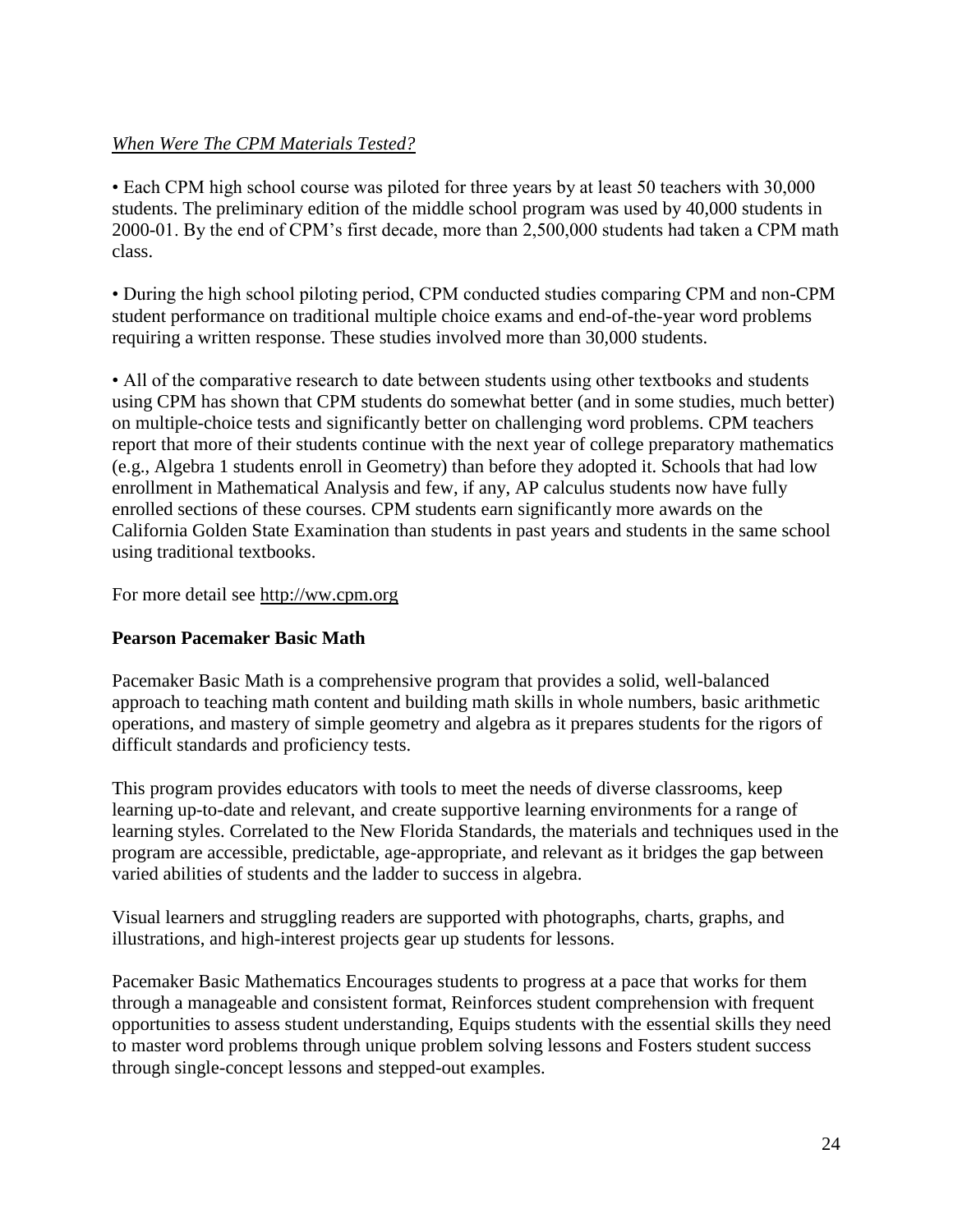This comprehensive program provides a solid, well-balanced approach to teaching math content and building and mastering math skills in number sense, measurement, as well as introductory operations and data analysis, as it prepares students for the rigors of difficult standards and proficiency tests.

Pacemaker Basic Mathematics bridges the gap between success in algebra and the varied abilities of students. It incorporates valuable materials and techniques for educators and students, ensuring accessibility of content, relevance, and age-appropriateness.

#### **Middle School Science**

The science program is designed to use a constructive view of learning skills, sequences, and science knowledge. It is believed that we must build the student's own reality when introducing content. Meaning in science effective teaching comes from relating the new experiences to what they already know, not from simply adding new knowledge to what students know. The Science Curriculum will incorporate Reading Standards for Literacy in Science and Technical Subjects.

The sequence of instruction necessarily begins with misconceptions or alternate understandings that the students have about the topic. Thus, it engages students in activities that help construct or reconstruct meaning. Science class strategies include:

• Encouraging students to make their ideas explicit, presenting them with events that challenge their ideas;

• Encouraging the process of hypothesizing, and the generation of alternative inspirations of models, enabling the students to explore these alternatives in informal and friendly ways, particularly through group discussion, and providing opportunities for students to use their new ideas in wide range of situations so that they can appreciate their utility.

The School's science-oriented curriculum will concentrate more on an experimental, hands-on approach to their current definition of science while increasing the abstract knowledge of science. Science is a dynamic ever-changing discipline; thus student will be encouraged to use computers and the Internet, plan and organize projects, hypothesize, analyze data, and draw conclusions from tests they will create. The major purpose of the science curriculum is to teach children to become self-reliant, independent problem-solvers, concentrated in science subjects, which are merged with life in a consistent manner with what is known about how adolescents think of them. It is designed to create a high level of interest in learning that will become personalized and individualized. The School believes as a philosophy that science empowers students to understand our world and how it works. Science, therefore, is the key that opens the doors that help students discover their own unique and important gifts.

The School will implement Glencoe Integrated Science series or another State adopted curriculum in addition to STC explained above in Elementary Science section. The Science curriculum will prepare students to achieve the NG Sunshine State Standards by incorporating a hands-on approach to learning of the central science themes: matter and energy, force and motion, earth and space, processes of life, and the scientific method.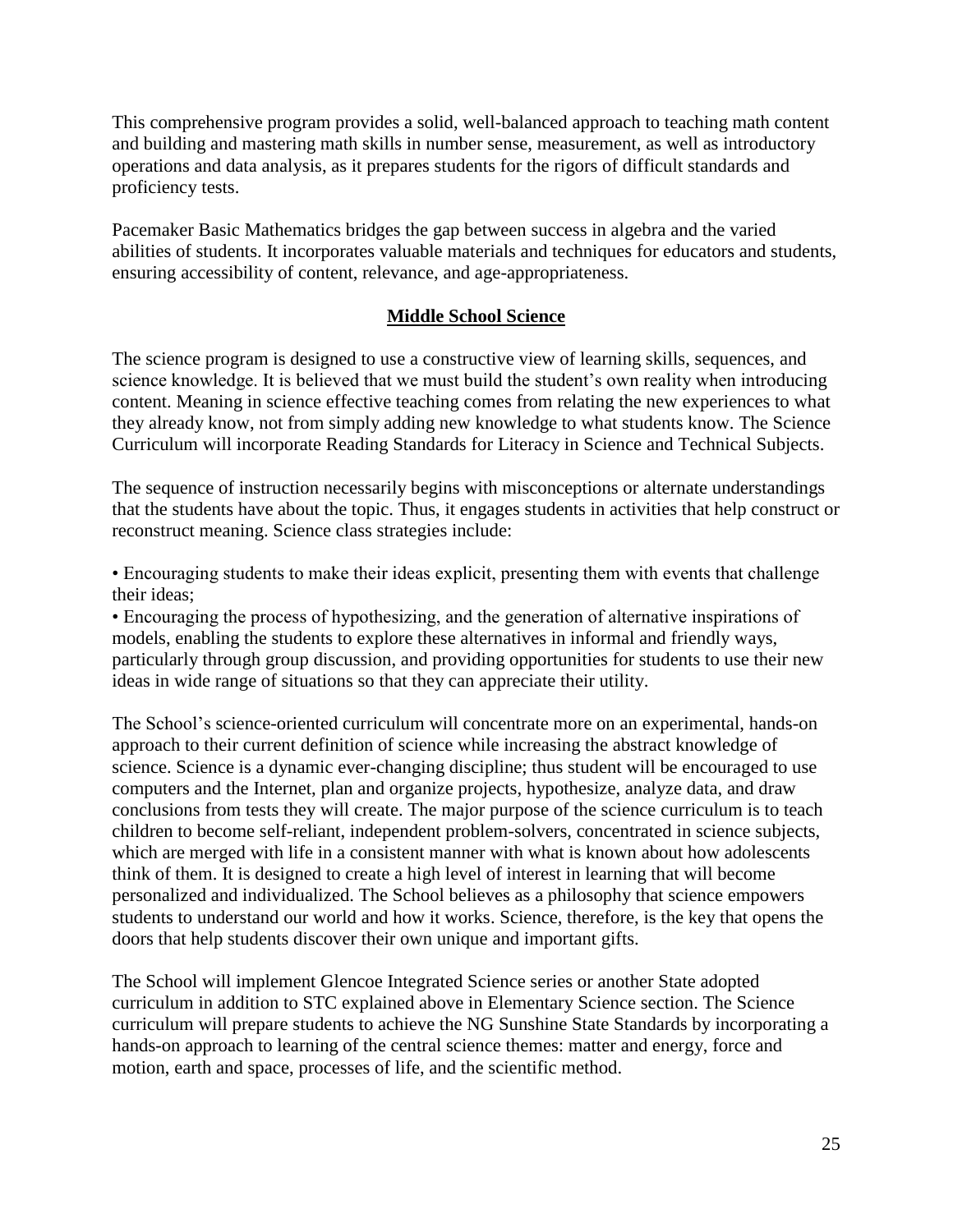The purpose of the science courses offered is to provide students with a broad knowledge of scientific concepts. All of the science courses are designed to promote a sense of inquiry through laboratory experiences and to develop critical thinking skills. The School will follow the state course descriptions for the following courses to be offered in grades 6-8.

| <b>GRADE</b> | <b>COURSE</b>                          |
|--------------|----------------------------------------|
| 6            | M/J Comprehensive Science I            |
| 6            | M/J Comprehensive Science I Advanced   |
|              | M/J Comprehensive Science II           |
|              | M/J Comprehensive Science II Advanced  |
|              | M/J Comprehensive Science III          |
|              | M/J Comprehensive Science III Advanced |
|              | Earth Space Science                    |
|              | Biology I                              |
|              |                                        |

#### **Middle School Social Studies**

The School will use the state-approved McDougal Littell, Holt, Rinehart & Winston, Prentice-Hall Series or other state-adopted text in the instruction of Social Studies. The Social Studies curriculum includes the study of related knowledge and modes of inquiry selected from history, the humanities, and the social sciences, including anthropology, archaeology, economics, geography, history, law, philosophy, political science, psychology, religion, and sociology. Thematic units have been designed that integrate the various subjects and address key areas of social studies in alignment with Social Studies Standards and Reading Standards for Literacy in History/Social Studies. Character Education components (respect, honesty, responsibility, selfcontrol, tolerance, kindness, citizenship and cooperation) will be emphasized individually through thematic lessons and group projects.

Social Studies education will promote loyalty and love of country and community, and it will prepare students to participate intelligently in public affairs. Its component disciplines foster in students the knowledge and skills needed to understand current political and social issues. Social studies education will provide students with an understanding of the democratic principles and ideals upon which good citizenship is founded and an understanding of the world beyond their borders.

The School will follow the state course descriptions for the following courses to be offered in grades 6-8. These courses cover concepts and materials that are aligned to Social Studies Standards. Students will be required to successfully complete three credits of Social Studies at the Middle School level in Global Geography, Civics, and U.S. History which will be offered through the school at the Regular, Advanced and Gifted Levels within the Middle School.

| GRADE | <b>COURSE</b>                                                              |
|-------|----------------------------------------------------------------------------|
| 6     | M/J World Geography, M/J World Geography Advanced                          |
| -7    | M/J Civics, M/J Civics Advanced                                            |
| 8     | M/J US History and Career Planning, M/J US History and Career Planning ADV |